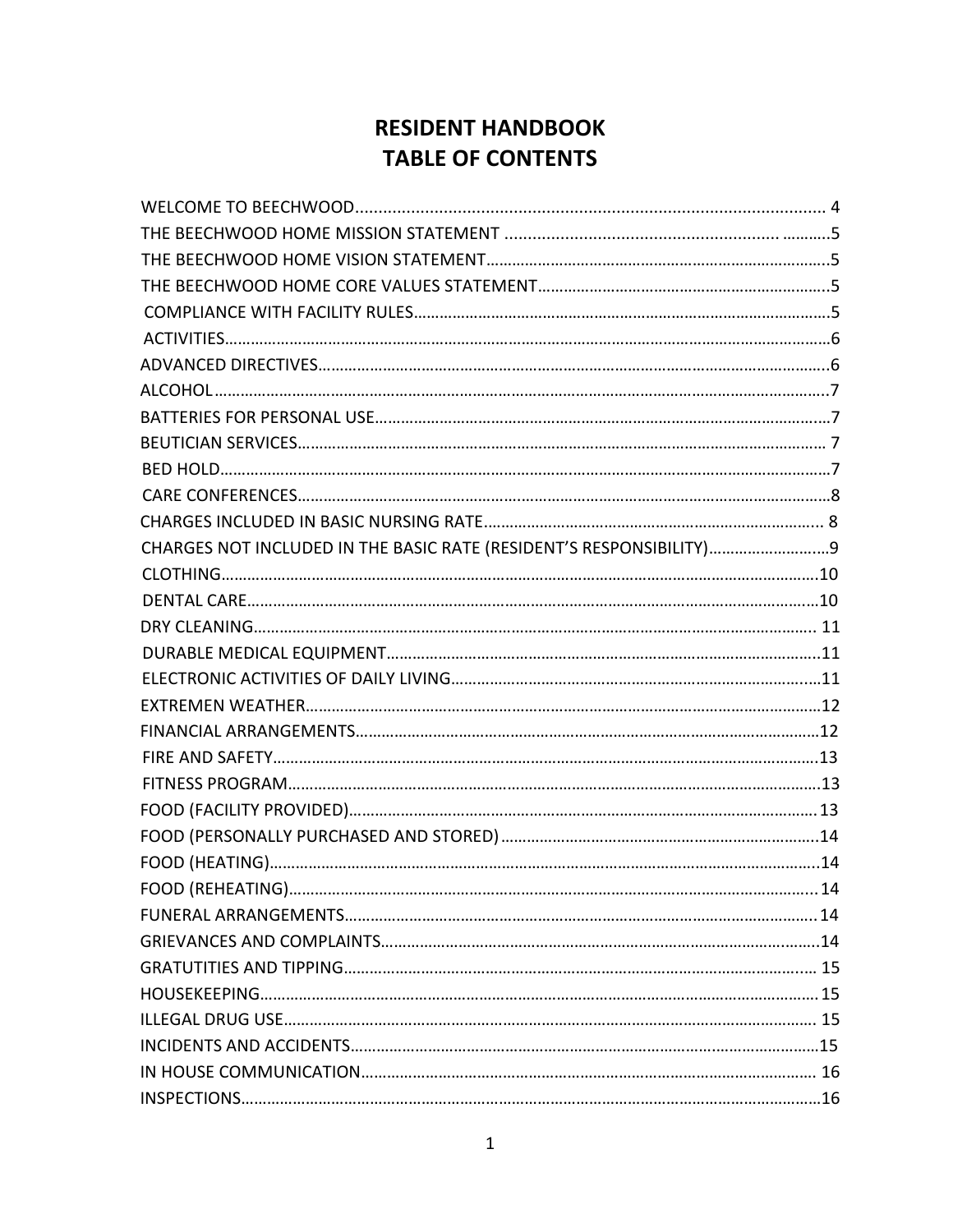| REFRIDGERATORS. | 22 |
|-----------------|----|
|                 |    |
|                 |    |
|                 |    |
|                 |    |
|                 |    |
|                 |    |
|                 |    |
|                 |    |
|                 |    |
|                 |    |
|                 |    |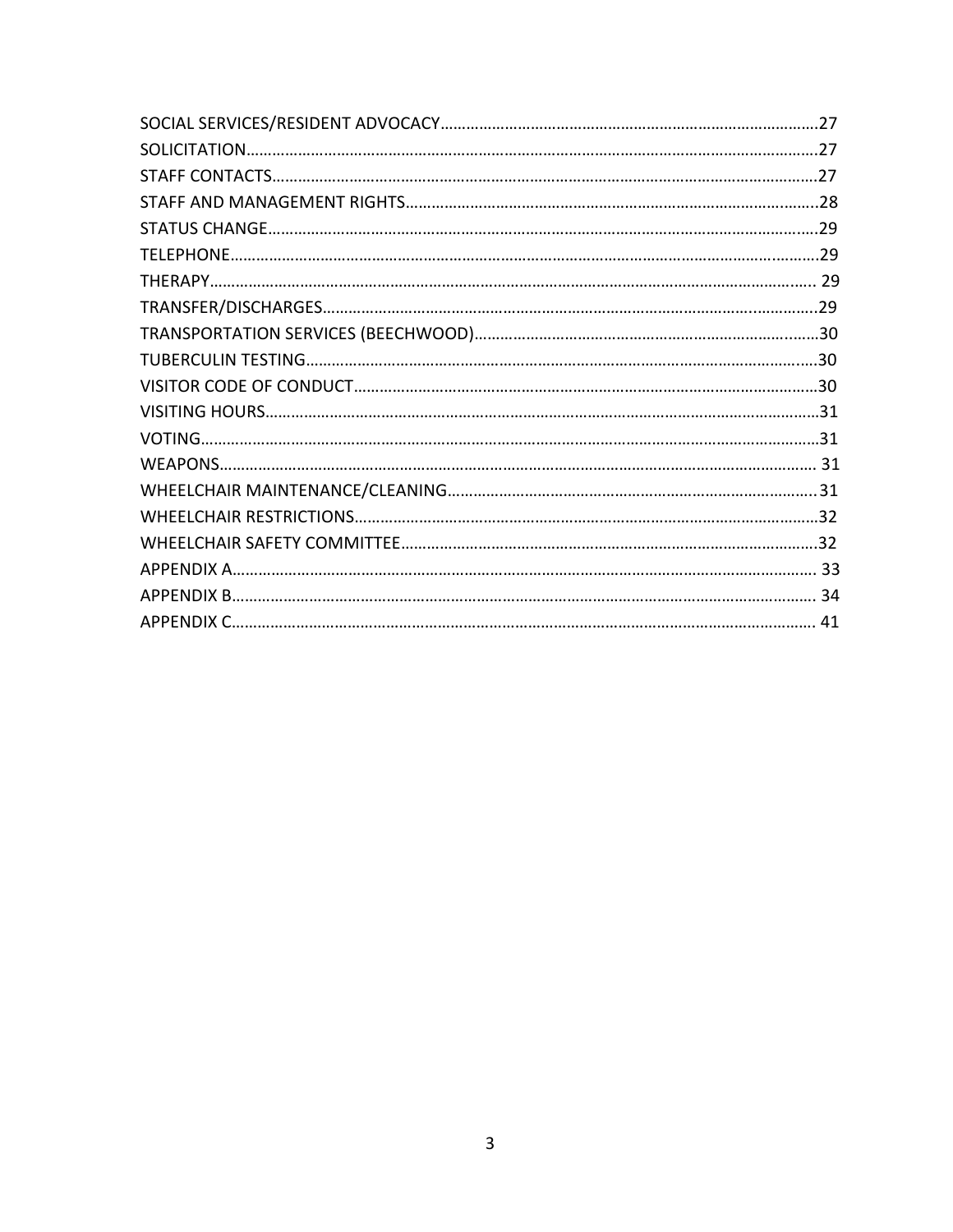

#### **Welcome to Beechwood!**

On behalf of the Board of Trustees, staff, and volunteers, we wish to welcome you to your new home. The Beechwood Home first opened its doors in 1890 when a small group of dedicated women founded and incorporated this incredible institution. It is the oldest nonsectarian, charitable, philanthropic, skilled-nursing facility in this area, and has emerged as the preeminent leader in providing a lifetime home for those with neurological diseases and conditions.

As a proud member of the community and medical partner for more than 125 years, The Beechwood Home has established the distinctive reputation as an exceptional living environment, offering a warm and secure home with experienced staff and unparalleled care. We hope that, as a new resident, you will soon feel this is truly your home and that all of us here are prepared and dedicated to providing high quality care amid beautiful surroundings.

The Beechwood Home has eighty beds all of which are licensed as skilled nursing beds. Seventy-six nursing rooms are private and two rooms are semi-private. Beechwood Home's Nursing Facility is certified for Medicare and Medicaid, and maintains a contract with the Veterans Administration.

The Beechwood Home is committed to enhancing the quality of life of our residents, and to insuring that all residents are treated with dignity and respect. We offer a unique blend of health, educational, and social activities, allowing each resident to live as independently as possible.

The Beechwood Home does not discriminate on the basis of race, color, religion, national origin, sex, age of adults, disability, execution of advance directives, or status as a disabled veteran or veteran of the Vietnam era.

Parina a Clark

Patricia A. Clark CEO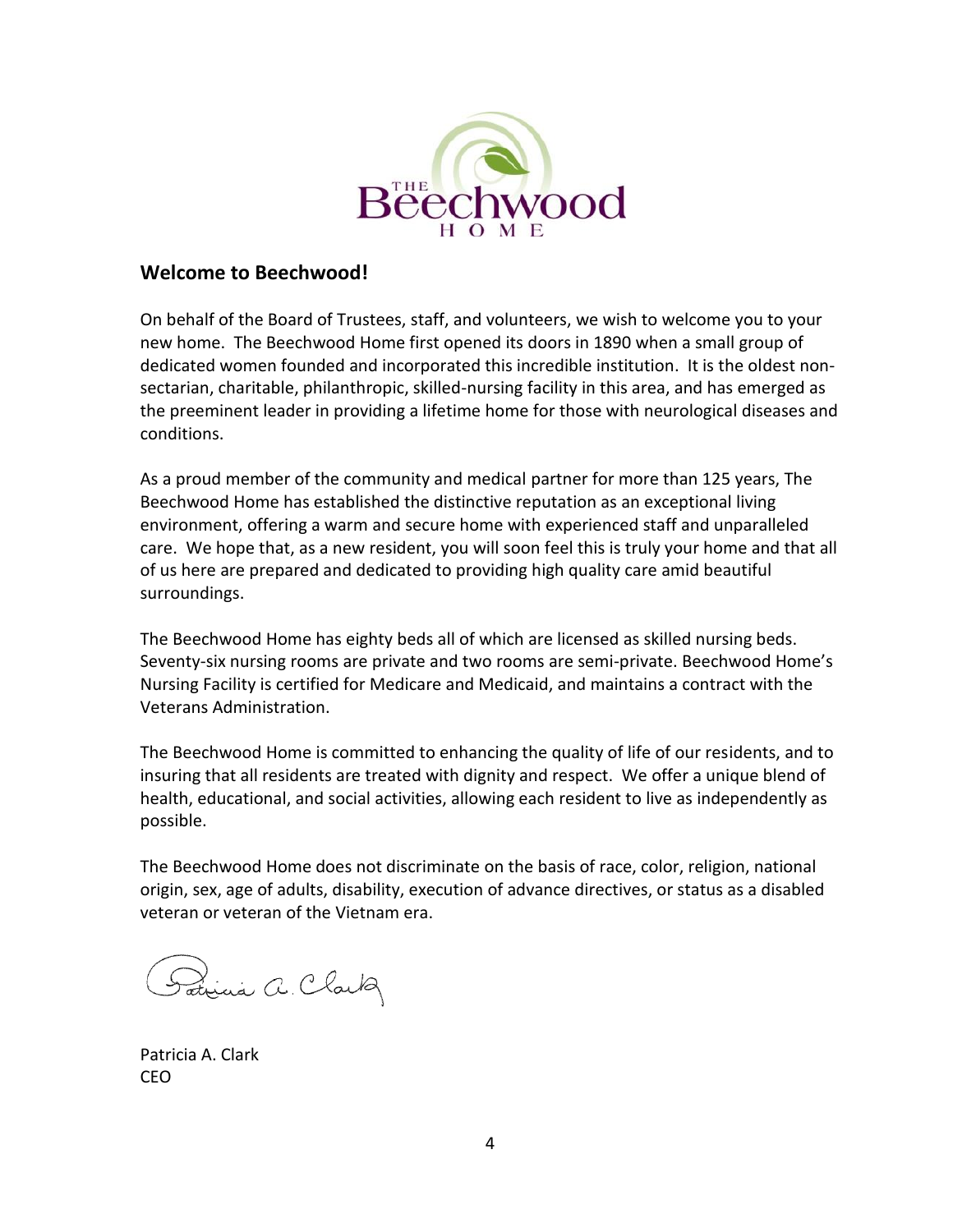#### **THE BEECHWOOD HOME MISSION STATEMENT**

The mission of The Beechwood Home is to provide a high level of care designed to improve the quality of life of residents at the home. The mission is accomplished by:

Promoting resident independence and rehabilitation in a comfortable, enjoyable, family-like home, with personalized services that foster hope and mutual support.

Offering - as a non-profit, philanthropic, non-sectarian, skilled nursing home specialized, extensive, and long-term health care, health care services to male and female adults of every race, creed, national origin, and economic status who have incurable, chronic, and disabling conditions.

Providing for the needs of the whole person through resident oriented services such as: therapy, quality meal service and a full range of social, cultural, religious, and recreational activities.

#### **THE BEECHWOOD HOME VISION STATEMENT**

The vision of The Beechwood Home is to be recognized as a regional leader in the long-term management of neurologic disorders of adults.

#### **THE BEECHWOOD HOME CORE VALUES STATEMENT**

Customer Service, Continuous Quality Improvement, Innovation, and Efficient Resource Management.

#### **COMPLIANCE WITH FACILITY RULES**

The Resident, sponsors, physicians, and all resident visitors to the facility will abide by the rules and regulations now in force for the operations and governance of The Beechwood Home. This handbook may be updated periodically by the Administrator and/or CEO. Residents will be notified when changes occur.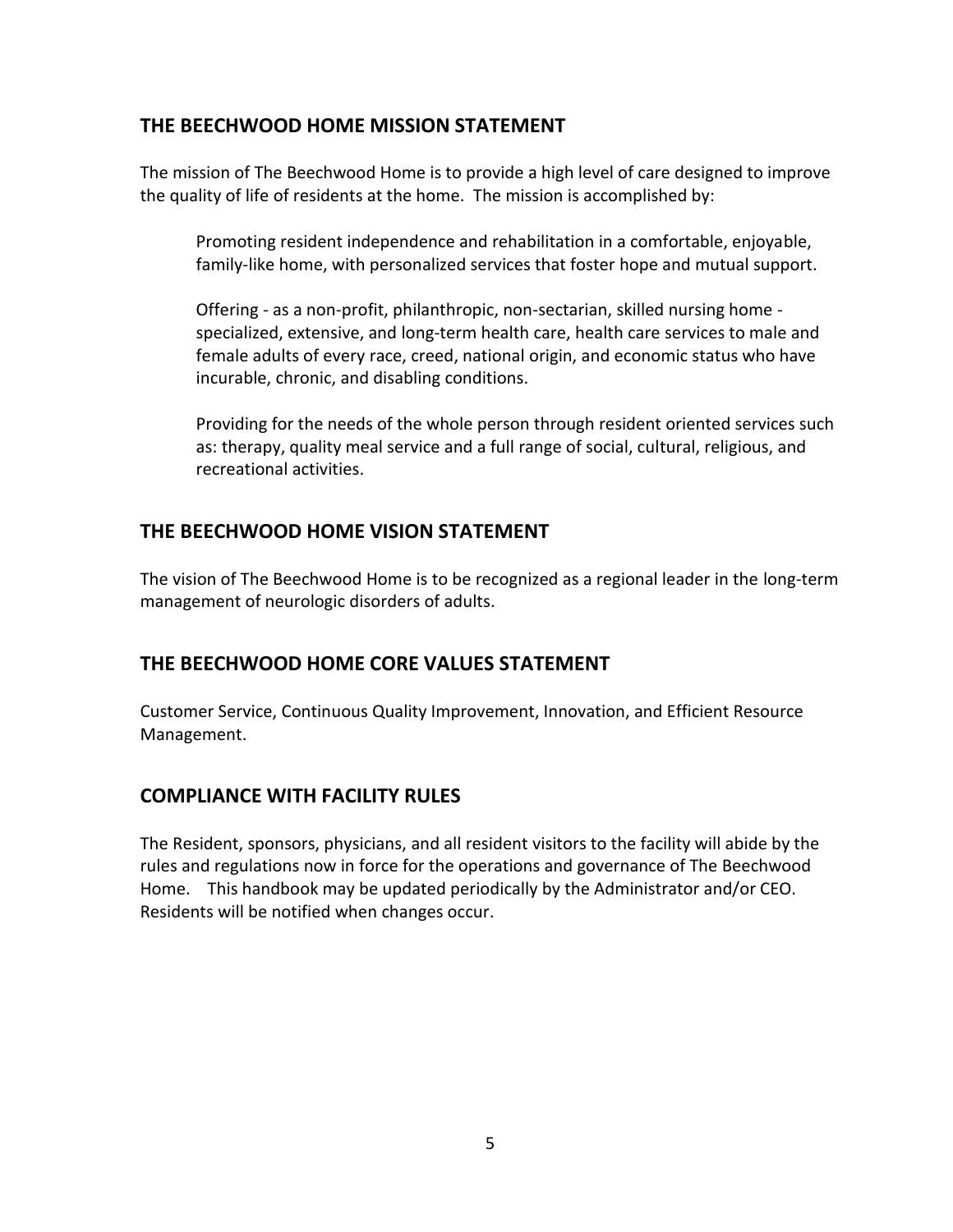#### **ACTIVITIES**

The Beechwood Home provides ongoing programs of activities designed to meet the interests of each resident in accordance with a comprehensive assessment.

The Activities Department encourages all residents to participate in the Activities programming and join the fun and camaraderie, which does much to make The Beechwood Home a happy, enjoyable place to live while improving the quality of life.

The Activity Department is staffed and credentialed according to State regulations.

#### **ADVANCE DIRECTIVES**

Advance care planning is the process used to identify and update the resident's preferences regarding care and treatment at a future time, including a situation in which the resident subsequently lacks the capacity to do so.

Residents have the right to execute advance directives, but are not required to do so. If a resident has not executed advance directives but would like to do so, assistance will be provided.

At the time of admission, the resident or the responsible party shall provide copies of all executed advance directives, including: a living will, a durable power of attorney for health care, and Ohio Do Not Resuscitate form.

The Beechwood Home affirms each resident's right to make decisions regarding his/her future medical treatment, to include withholding of nutrition and hydration when permitted by law, upon proper execution of the State of Ohio approved Durable Power of Attorney and/or Living Will document(s), and the presentation of a copy of the document(s) to The Beechwood Home.

Advance directives will be reviewed periodically during the resident's stay.

**Durable Power of Attorney for Health Care** is a written document that gives a designated person the authority to make health care decisions on the resident's behalf if the resident is unable to make these decisions.

**Living Wills** "Advance Directive is a legal document, such as a living will, that is signed by the resident to provide guidance for medical and health-care decisions, such as the termination of life support or organ donation, in the event that the resident becomes incompetent to make such decisions."

**DNR (Do Not Resuscitate)** Ohio's Do Not Resuscitate Law authorizes a physician to write an order letting health care personnel know that a patient does not wish to be resuscitated in the event of cardiac arrest or respiratory arrest.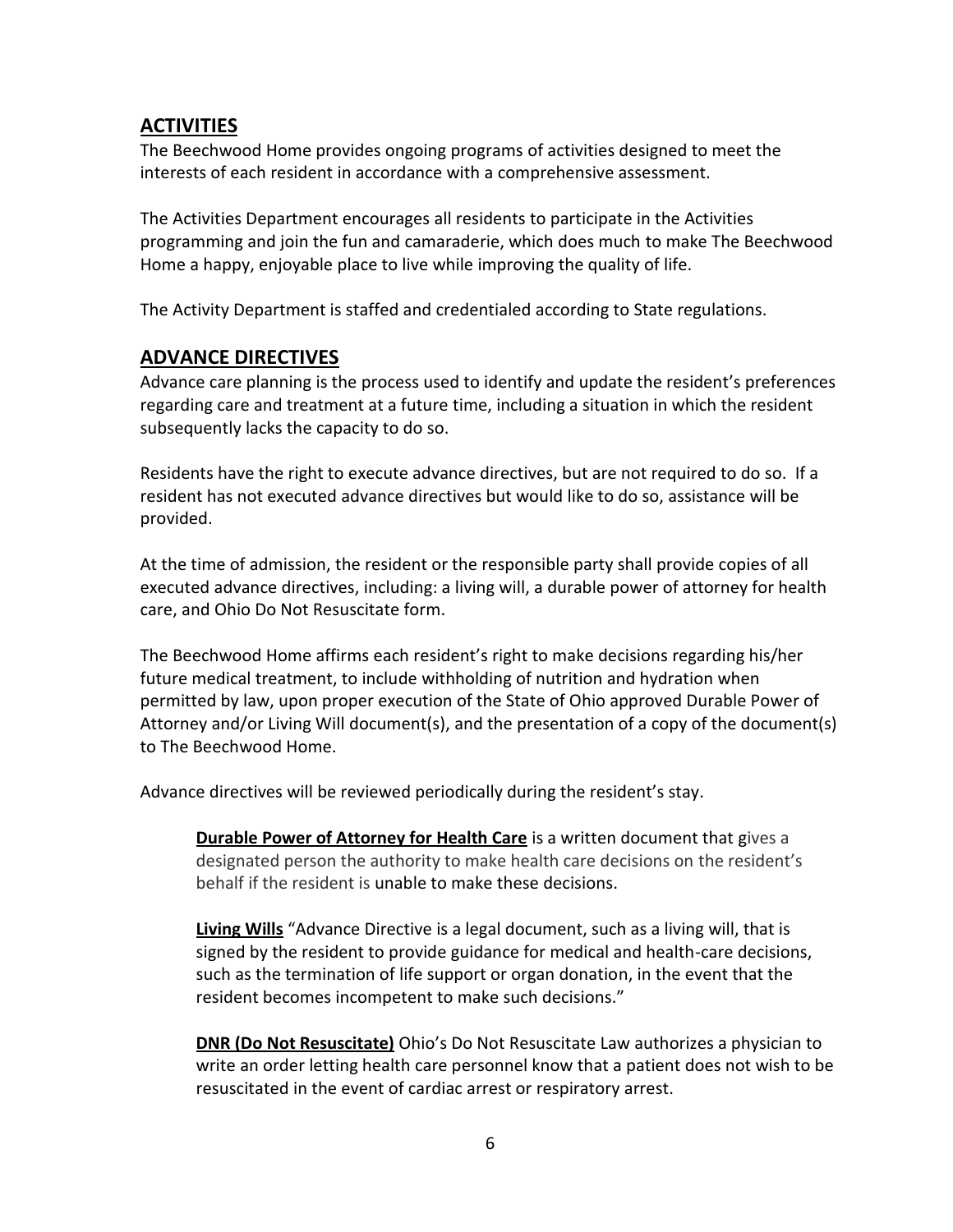The Beechwood Home refuses to allow, condone, assist or participate in euthanasia or assisted suicide.

#### **ALCOHOL**

Per the Ohio Revised Code 3721.13 (A) 17, residents have the right to consume a reasonable amount of alcoholic beverages at their own expense unless not medically advisable. Staff and volunteers may only serve alcoholic beverages in accordance with a Physician Order. Alcohol for a resident's use must be stored in the nursing station.

#### **BATTERIES FOR PERSONAL USE**

Residents are responsible for batteries for their personal use, which include but are not limited to: electronic devices, remote controls, watches, radios, etc.

#### **BEAUTICIAN SERVICES**

Beautician services are provided at The Beechwood Home at the resident's expense. The beautician typically comes to Beechwood weekly. Residents may contact the beautician directly for appointments or through the  $1<sup>st</sup>$  floor receptionist.

Personal use of the Beauty Parlor may be arranged through the Director of Facilities or Director of Nursing. Failure to clean up after use may result in loss of this accommodation.

#### **BED HOLD**

The Beechwood Home will hold a bed for a resident when temporarily discharged to the hospital, or for a therapeutic leave, under the following conditions:

**Private Pay residents** - will be charged the current daily rate to hold the bed.

**Medicaid residents** - the bed will be held for 30 days in a calendar year. If hospitalization or therapeutic leave exceeds 30 days in a calendar year, the resident will be discharged.

Bed-hold for days of absence in excess of Ohio's bed-hold limit are considered noncovered services which means that the resident could use his/her own income to pay for additional bed hold days. If a resident/responsible party decides to pay the bed hold rate, the bed hold balance must be paid in full prior to readmission.

If resident/responsible party does not elect to pay for bed hold, upon request the resident shall be admitted to the first available appropriate bed in a semi-private room.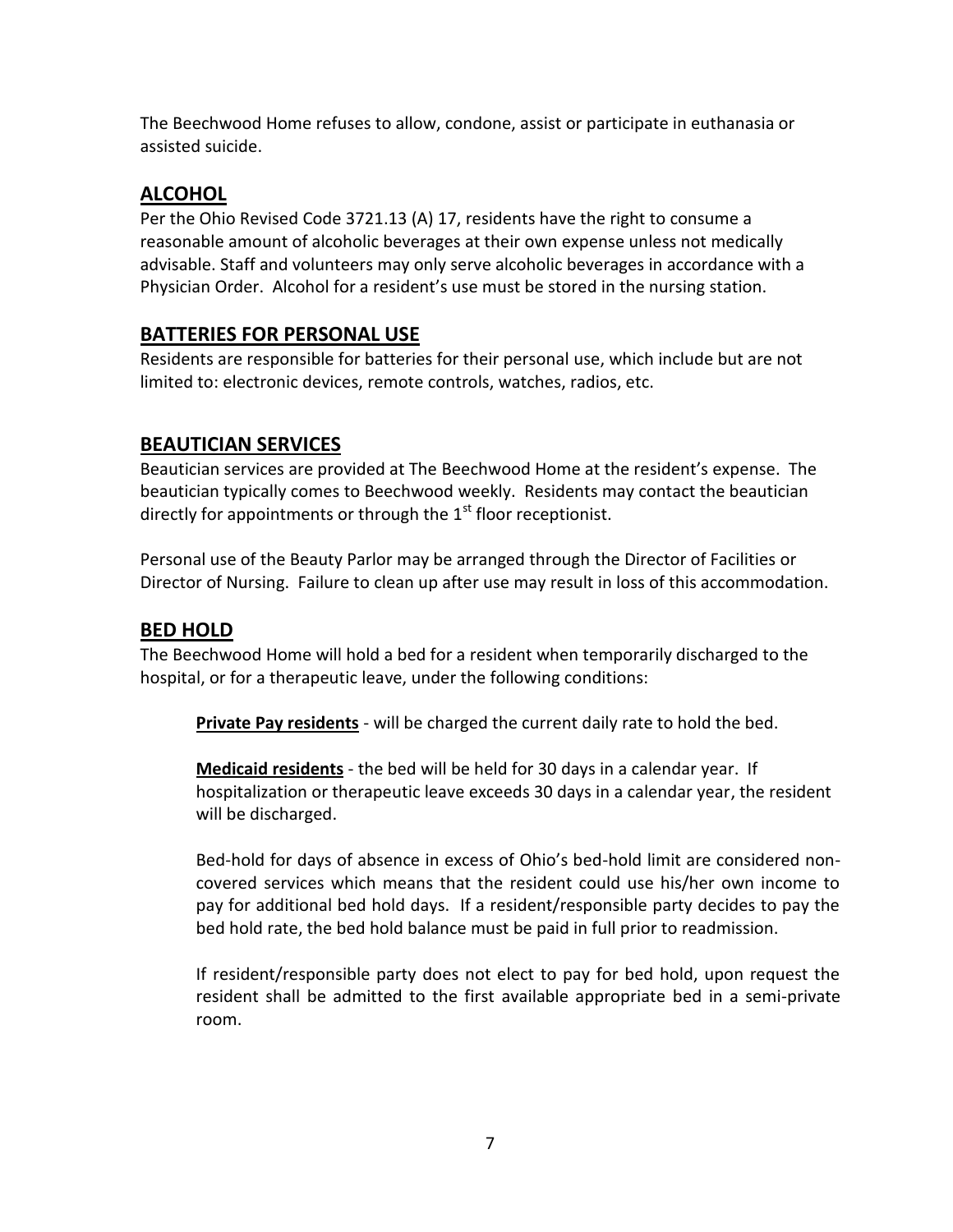**Medicare residents** - Medicare does not pay for holding a bed; therefore, when a Medicare resident is temporarily discharged, his/her payment status automatically reverts to either private pay or Medicaid.

With each hospitalization or therapeutic leave, the Medicaid resident and responsible party will be notified of the bed hold status. The family member and/or responsible party will be notified by certified mail, return receipt requested.

## **CARE CONFERENCE**

A Care Conference is a meeting in which departments gather to discuss the resident's care plan. A care plan identifies each resident's needs, goals and staff interventions.

Care Conferences are scheduled in 15-minute increments. Conferences for 2<sup>nd</sup> floor residents are typically scheduled on Tuesdays and conferences for 3<sup>rd</sup> floor residents are typically scheduled on Thursdays. At the resident's request, family may be invited to attend. A letter/email of notification will be sent prior to the scheduled conference and families are encouraged to call and request a time that meets their needs. If it is not possible to meet during the regularly scheduled care conference time, special arrangements can be made.

#### **CHARGES INCLUDED IN BASIC NURSING RATE**

The daily rate includes the following:

- 24-hour Emergency Response
- Nursing services
- Activities and Social programs as scheduled
- All utilities
- Housekeeping
- Laundry and linens services
- Monitoring and assisting with medication as needed
- Room and Board (the facility provides a bed, night stand, chest of drawers and chair)
- Routine maintenance
- Social Services
- Three meals daily
- Routine personal hygiene items such as comb, brush, shampoo, soap, razors and shaving cream, denture cleaner, deodorant

The following services are covered during Skilled Medicare Part A stays and Managed Medicare stays.

- Ambulance services (when other transportation may endanger the resident's health)
- Medical supplies and equipment used in the facility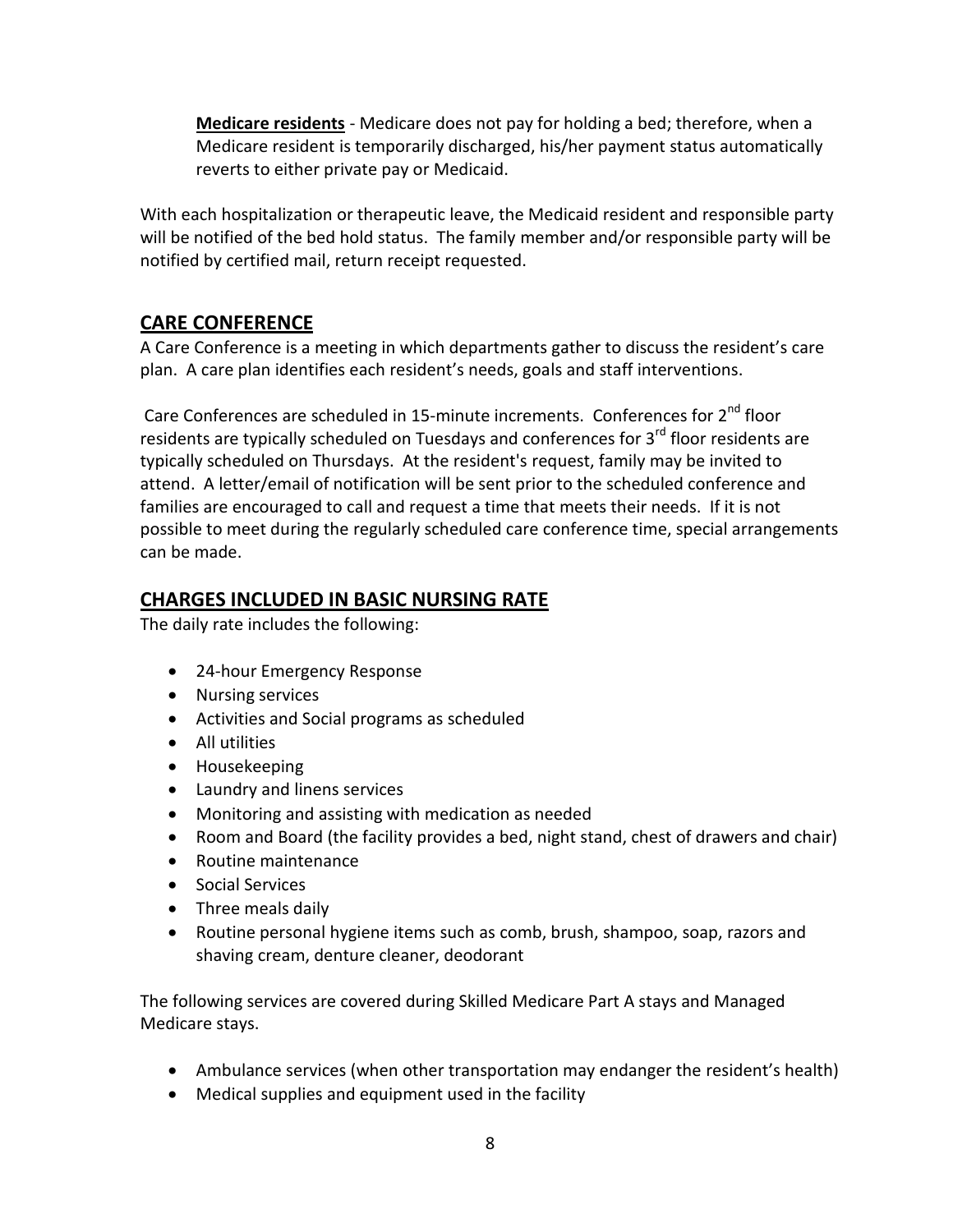- Laboratory services
- Occupational therapy, physical therapy, and speech therapy when needed to meet health goals.
- Meals
- Skilled nursing care
- Medical social services
- Medications
- Dietary counseling

For non-skilled stays, the services which will be billed to Medicare Part B , insurance and/or Medicaid include but are not limited to:

- Physician services
- Psychological services
- Psychiatric services
- Podiatry-medically necessary treatment
- Preventative and diagnostic vision exams
- Diagnostic hearing exams
- Ambulance services-emergency
- Medically necessary therapy including OT, ST, and PT
- Certain medical supplies i.e. urologicals
- Certain prosthetics
- Medically necessary clinical diagnostic laboratory tests
- Medically necessary arm, leg, back, and neck braces

Self pay residents are responsible for payment of non-covered services, and co-payments and deductibles not covered by insurance.

Veteran Contracts are billed according to their annual contract:

#### **CHARGES NOT INCLUDED IN THE BASIC RATE (Resident's responsibility)**

- Alcohol for personal consumption
- Batteries
- Beauty shop charges
- Cosmetic and grooming items and services in excess of those which payment is made under Medicaid or Medicare
- Decorative items
- Dry cleaning, mending or hand washing
- Envelopes, stationary and postage
- External transportation services
- Flowers and plants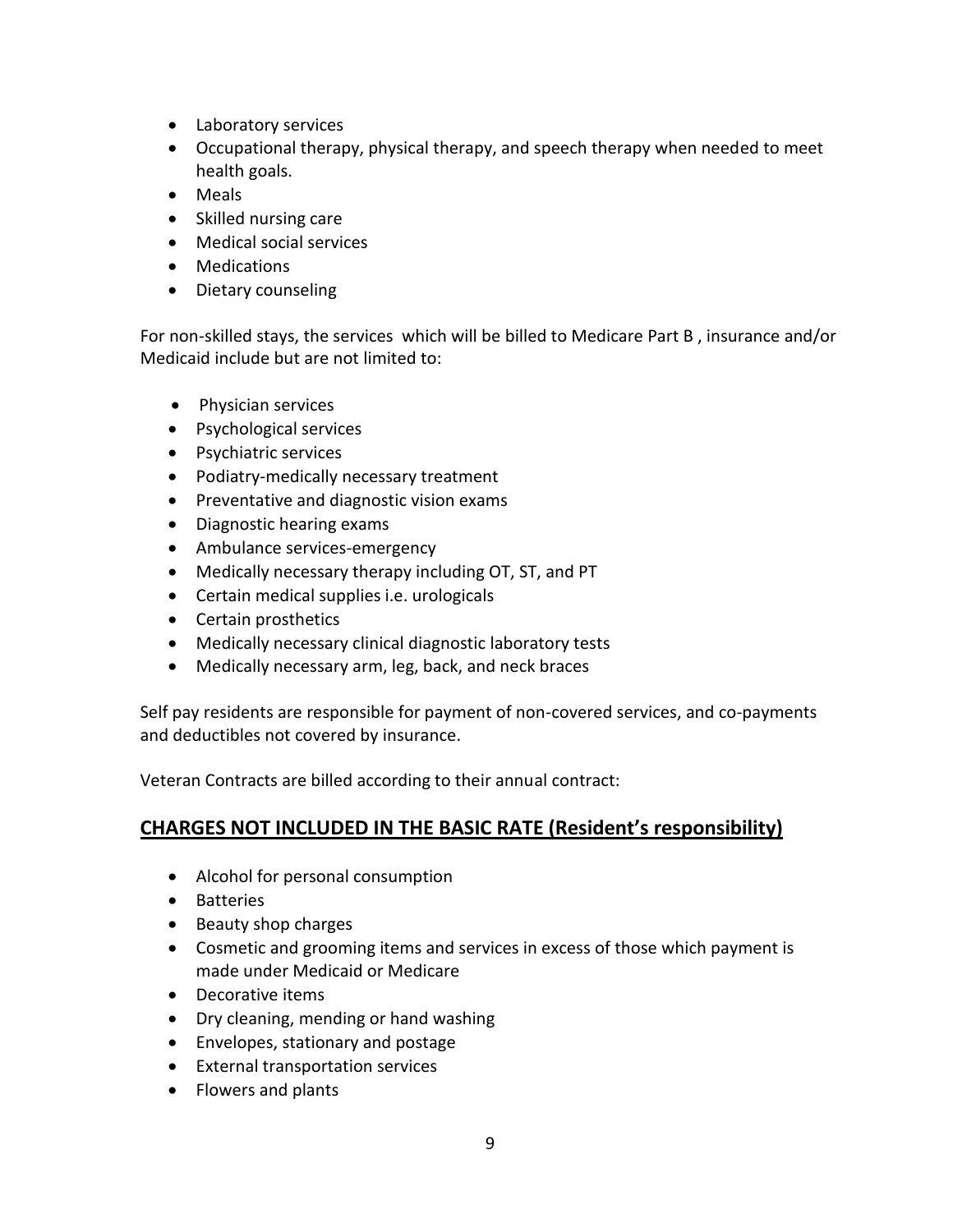- General office supplies
- Gifts purchased on behalf of a resident
- Hospitalization and medical services while away from Beechwood
- Non-covered special care services such as privately hired nurses or aides
- Over the counter medications, herbal supplements, medicated lotions etc. that are not on the facility's formulary and not deemed medically necessary by attending physician
- Personal clothing
- Personal comfort items, including novelties and confections
- Personal computer/printer supplies (i.e. ink, paper etc.)
- Personal copies of newspapers, magazines and publications
- **•** Personal Internet access (excluding Computer Area on  $1<sup>st</sup>$  floor)
- Personal telephone installation, monthly service charges and all personal long distance calls
- Personal television/radio
- Social events and entertainment offered outside the scope of the Activities Department
- Special lotions, soaps, toothbrushes etc.
- Specially prepared or alternative food requested instead of the food generally prepared by the facility
- Vending machine items

#### **CLOTHING**

It is strongly recommended that all clothing be clearly identified prior to use. The laundry department has equipment available for labeling. Labels will be placed where they are easily found by laundry personnel, but not where they will show when the clothing is worn. The resident should have an adequate supply of each item. Durable wash and wear clothing is strongly recommended. All clothing and other personal items that are brought to the nursing home should be given to the Social Worker or the Nursing Supervisor so their description can be entered in the resident's clothing record.

If you are missing clothing items, contact the Social Worker or Nursing Supervisor.

Residents and family members are encouraged to keep closets and drawers organized to enable ease of access.

#### **DENTAL CARE**

The Beechwood Home maintains s contract with a dental service provider for routine and 24-hour emergency services. Routine dental care does not include gold teeth, bridges, veneers, whitening or braces. Residents are responsible for payment unless covered by insurance. The dental care provider will bill for their services.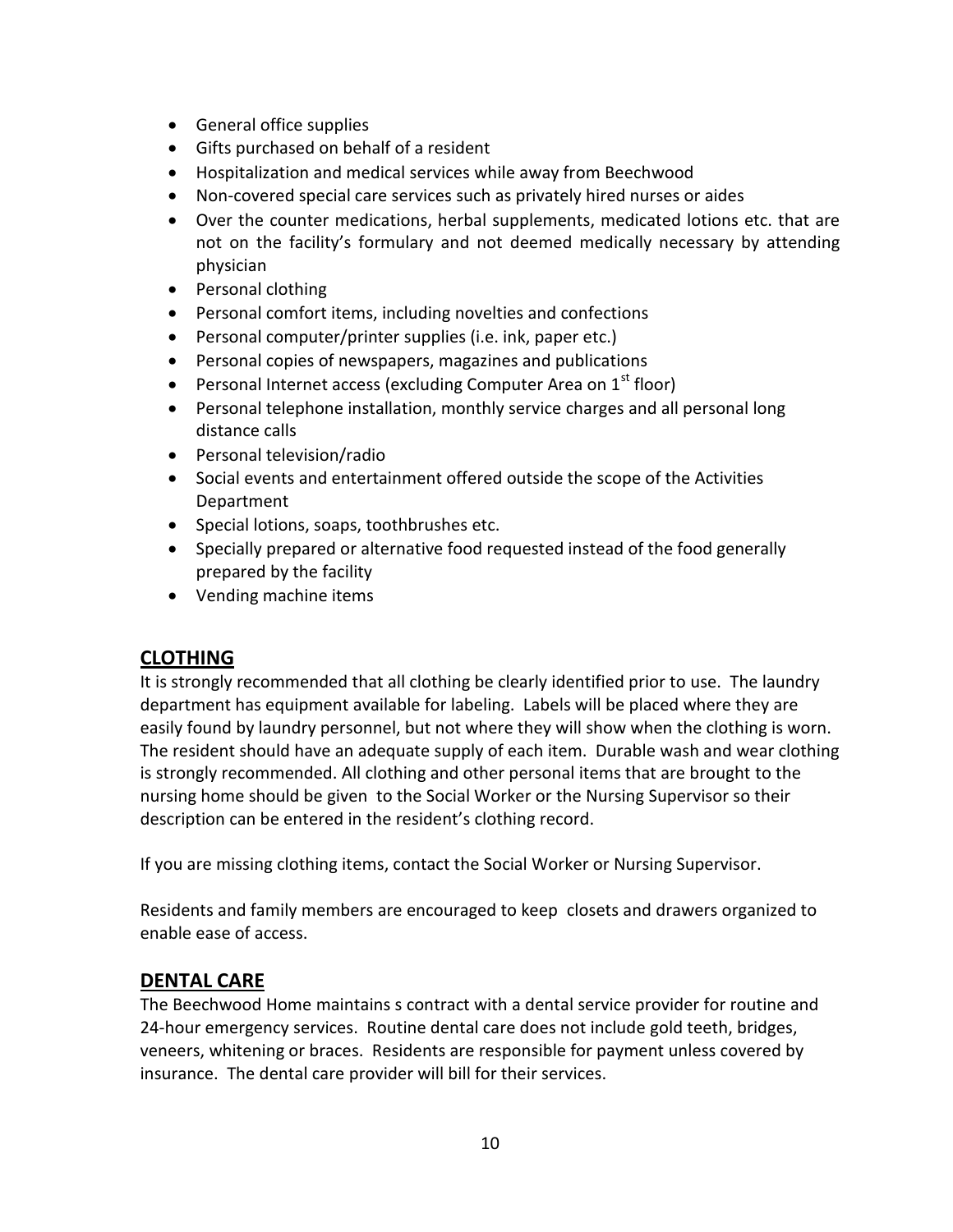#### **DRY CLEANING**

Residents are responsible for the cost of their personal dry cleaning. Staff will assist you in contacting the dry cleaner of your choice.

#### **DURABLE MEDICAL EQUIPMENT (including wheelchairs)**

The Beechwood Home will provide residents with durable medical equipment, including standard wheelchairs, walkers, canes, adaptive eating equipment and utensils as specified in Ohio Administrative Code.

The Beechwood Home will assist residents in obtaining appropriate durable medical equipment, beyond what is normally provided by the Home, through third-party payers and other charitable organizations. The Beechwood Home will use a durable medical equipment provider of their choice, provided one is not specified by the third-party payer or the resident.

An assessment of the resident's motorized wheelchair driving skills will be completed by the therapy staff upon admission and/or if a driving problem arises. Personal motorized wheelchairs will be inspected for basic fire safety prior to use in the facility. Out of concern for the safety of our residents, power mobility scooters may not be used in the facility.

Residents are permitted to keep one motorized wheelchair and one manual/folding wheelchair at the facility for their personal use.

#### **ELECTRONIC ACTIVITIES OF DAILY LIVING (EADL)**

**Facility Owned**- some rooms are equipped with EADL systems that provide individuals with the ability to control multiple aspects of their environment like lights, telephones, call lights, climate. ,Any upgrades to the equipment are at the resident's expense. It is cost prohibitive to disassemble and relocate this equipment if a resident wishes to or is required to move to another room. The facility is responsible for maintaining these systems; however, as parts become unobtainable and the equipment is no longer functional, The Beechwood Home reserves the right to remove the EADL system and provide a call light and standard telephone. All other devices will operate with standard controls (i.e. bed controls, room lights, climate controls).

**Resident Owned**-Residents have the right to have privately owned adaptive communication devices. Please be aware that the resident/family members are responsible for all installation, maintenance and IT support issues. At the resident's request, staff who feel comfortable with the device may assist with amateur trouble shooting; however, staff is not responsible for any damages.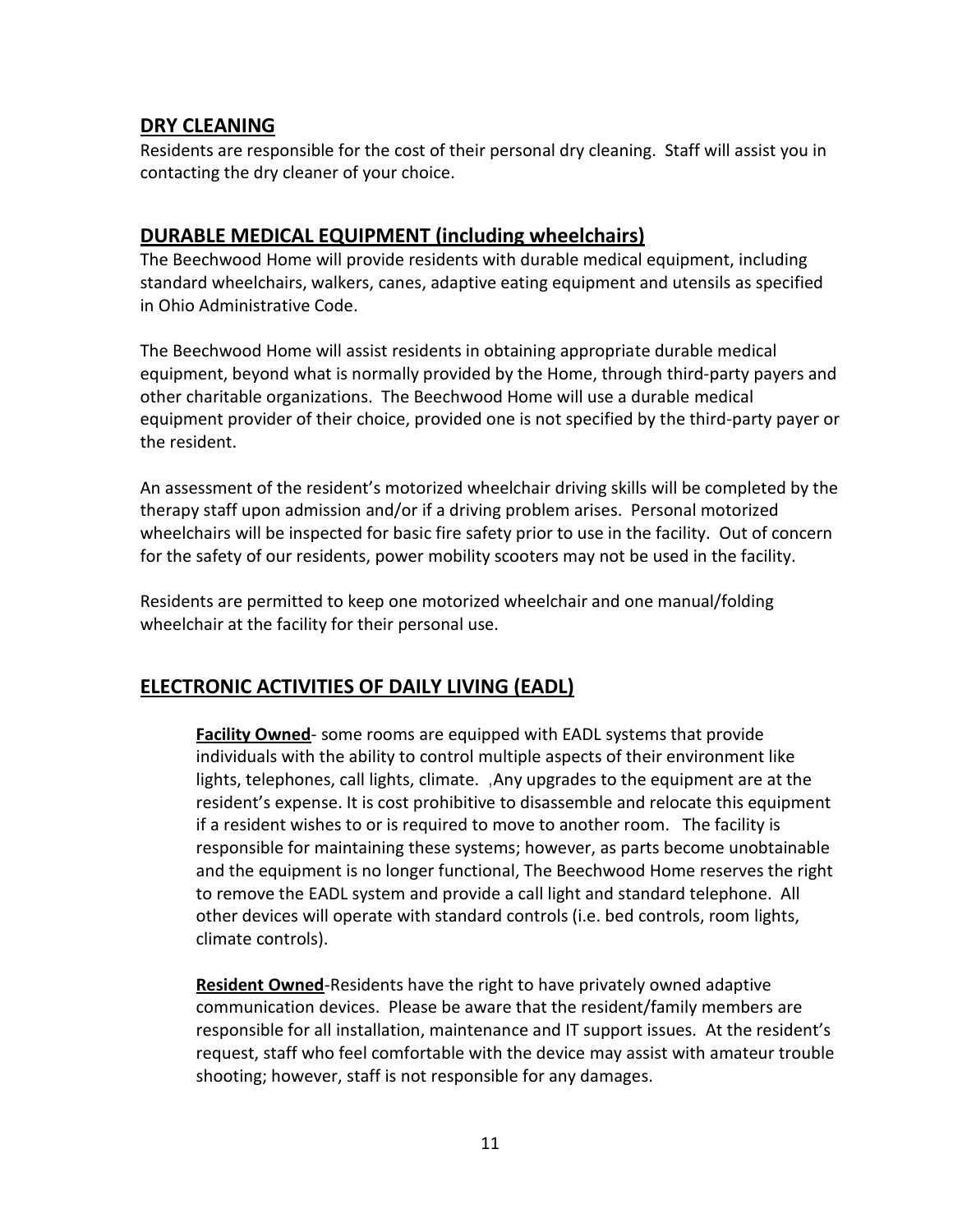Common examples of EADL equipment owned by residents are computers, tablets, cell phones, and e-readers. These devices may be kept at the facility at the residents' own risk and expense. The facility recommends personally insuring these items. The Beechwood Home is not responsible for lost, stolen, damaged or malfunctioning electronic equipment and is not responsible for accidents that occur with personal electronic equipment. Residents are responsible for keeping handheld devices and laptops under lock and key when not in use. Please contact the Social Worker if you need a nightstand with a locked drawer.

The Beechwood staff may assist a Resident to a position which enables access to a computer or other personal electronic device and may provide basic guidance, but the staff is not available to assist with the operation of the device. The Beechwood staff will NOT support equipment that is not owned by the facility.

All electrical equipment must be inspected by the Maintenance Department prior to use. The use of extension cords "daisy chained" outlet strips is prohibited.

**Internet and Phone Service:** The Resident is responsible for making private arrangements for the provision of and payment for a private dial-up service or a DSL line in the Resident's room. Residents must coordinate both payment and maintenance of their personal accounts with the internet service provider directly.

Residents shall not post pictures of other residents, visitors, or staff members on the Internet, nor shall a Resident mention the name or identifying information about other Residents, visitors, or staff members on social networking sites such as FACEBOOK, etc., or on blogs. Everyone living and working in The Beechwood Home has an expectation of privacy.

#### **EXTREME WEATHER**

Out of concern for the safety of our residents, it is recommended that residents avoid going outdoors or limit time outdoors during extreme conditions, including temperatures over 90 degrees, temperatures below zero, and severe weather watches/warning.

#### **FINANCIAL ARRANGEMENTS**

The Beechwood Home charges a daily rate approved by the Board of Trustees. This rate may be changed from time to time with the approval of the Board and with at least 30 days written notice to residents and their sponsors. The Beechwood Home participates in the Medicare and Medicaid program and has a contract with the Veteran's Administration. The Resident will be charged from the first day of admission through, and including, the day of discharge. The resident and responsible party, jointly and independently, agree to be responsible for all charges incurred for the resident's care. The daily rate includes all services rendered at The Beechwood Home that are not covered by a third party (See charges that are "included" and the charges that are "not included" in the daily rate.)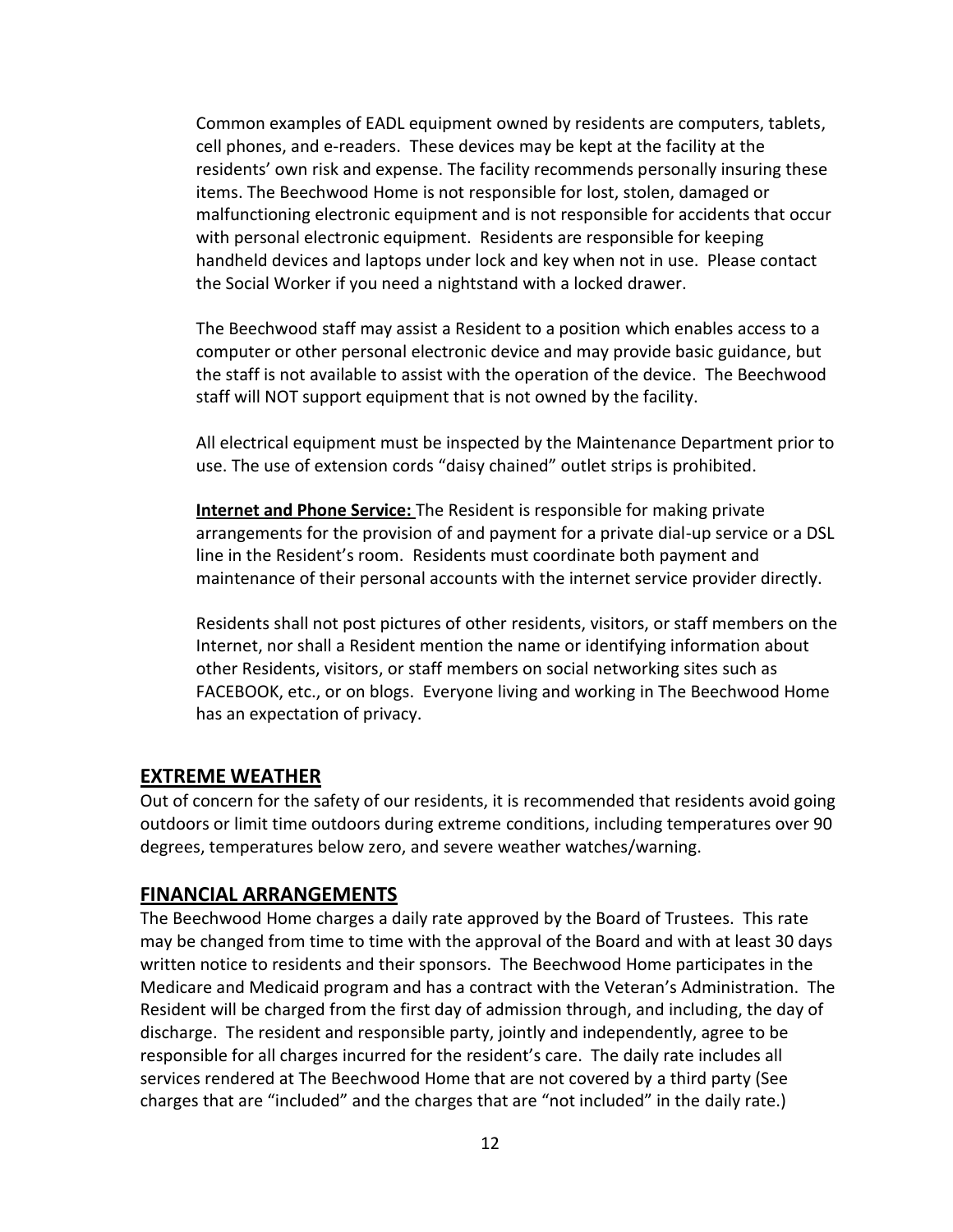#### **FIRE AND SAFETY**

The Beechwood Home is equipped with smoke detectors and a complete sprinkler system per code. The fire alarms and smoke detectors are connected to a service that automatically notifies the fire department. Should an alarm sound, listen for instructions from staff who will move you to safety, if necessary. Normal procedure is to be behind fire and/or smoke doors.

Fire and Tornado drills are conducted regularly for your safety.

The Beechwood Home has in place a number of other emergency procedures as required by law including, emergency food and water supplies, , and an emergency generator. In case of some emergencies, The Beechwood Home is required to follow the instructions of FEMA (Federal Emergency Management Agency)

All residents, family members, sponsors and visitors are required to participate and abide by all procedures regarding the evacuation process, even if it is only a test or drill.

#### **FITNESS PROGRAM**

Residents who have had an evaluation and program developed by a licensed therapist may use the therapy gym free of charge. Third-party payers will be billed for the initial evaluation. Exercise times are scheduled so that all can have access to the equipment and assistance as needed.

#### **FOOD (FACILITY PROVIDED)**

Wholesome, appetizing food plays an important role in the health and well-being of a nursing home resident. At The Beechwood Home, a registered Dietician and Food Service Director plan all menus according to state regulations. For residents who require special diets, the Dietician will work with their physician to provide nutritional and appetizing meals.

Alternates are available for each meal served at the facility.

Guest meals: A fee is charged for guests who choose to eat lunch and/or dinner with the resident. You may purchase a meal voucher at the 1<sup>st</sup> floor receptionist desk. The charge *for Holiday and special meals varies and will be posted prior to that Holiday.*

Serving hours are as follows:

- $\bullet$  Breakfast 8:00 PM -8:30 AM
- Lunch 12:00PM--1:15PM
- Dinner 5:00PM--6:15PM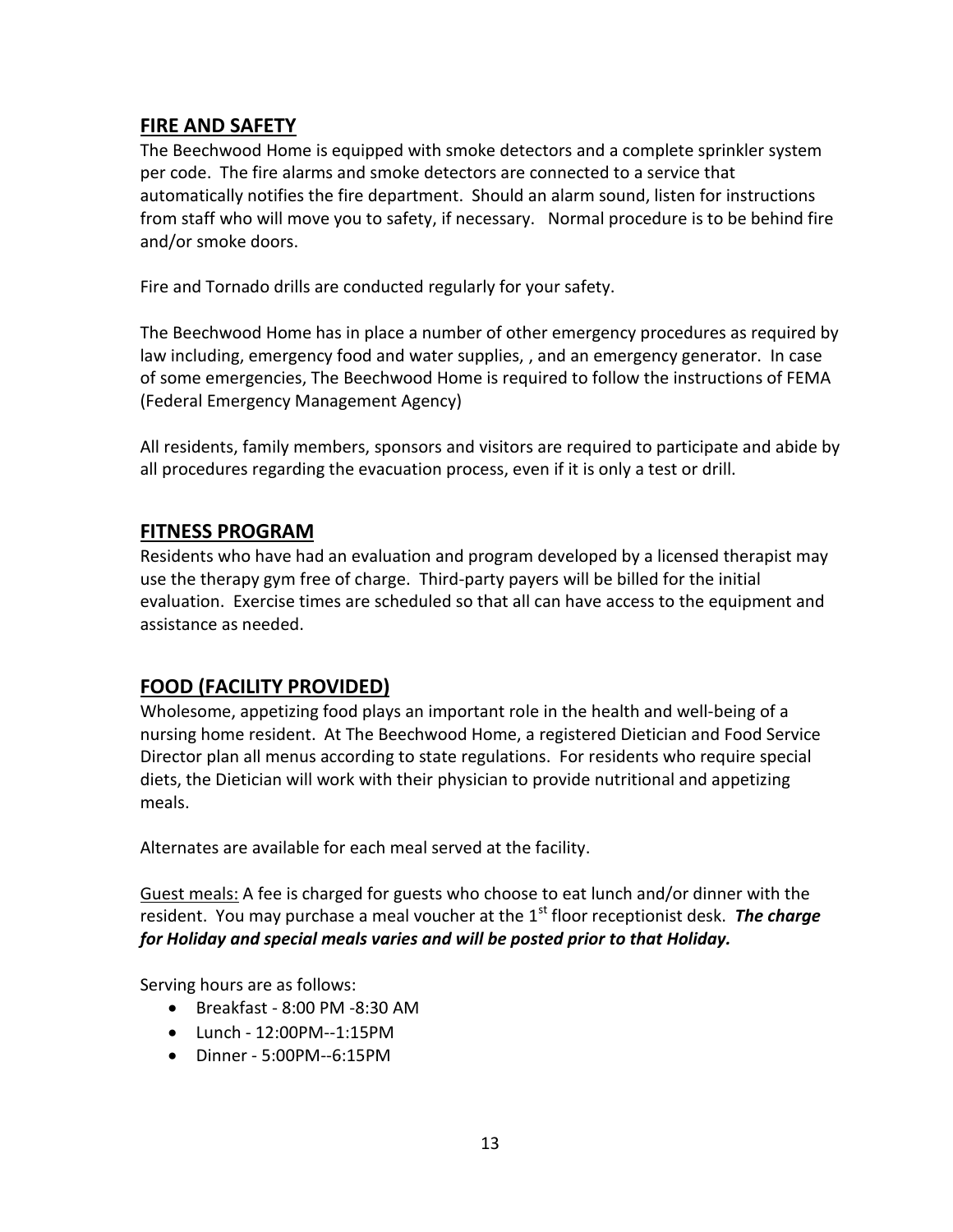#### **FOOD (PERSONALLY PURCHASED AND STORED)**

Non-perishable food items may be kept in resident rooms. Residents/family members are responsible for proper management of such items. The facility reserves the right to discard expired, unlabeled items and items not stored according to manufacturer's recommendation. Food items must be sealed and dated with the resident's name. Residents cannot store food in the facility kitchen or dry storage areas.

#### **FOOD (HEATING)**

For the safety of residents, trained staff may heat food items brought to the facility for a resident if the food item is unexpired, stored per manufacturer's recommendation, and in the original manufacturer's packaging. Staff is not able to prepare/heat items during serving hours.

#### **FOOD (REHEATING)**

For the safety of residents, staff may only reheat food items originally prepared by the facility. Staff may not reheat items brought from home or a restaurant. Staff is not able to prepare/heat items during serving hours.

Visitors are permitted to use the microwave, located in the employee breakroom on the  $1<sup>st</sup>$ floor, to reheat food brought into the facility from home, restaurants, etc.

#### **FUNERAL ARRANGEMENTS**

It is recommended that residents/family members discuss funeral arrangements prior to admission to the facility. If arrangements are in place prior to admission, it is recommended that this information be provided to Social Services. Funeral arrangements are the responsibility of the resident, family and/or sponsor.

The Beechwood Home will hold a memorial service at the request of a resident/family member/sponsor.

#### **GRIEVANCES AND COMPLAINTS**

Residents are encouraged to seek solutions to concerns through the staff and/or Administration. The Beechwood Home has an open-door policy and offers assistance in resolution of problems and/or concerns.

The Social Workers, Nursing Supervisors and Department Heads are a good source for immediate resolution of problems or complaints.

Residents who feel their complaint has not been resolved, or their rights violated, have the right to bring the concern before a Grievance Committee. To bring a grievance, contact a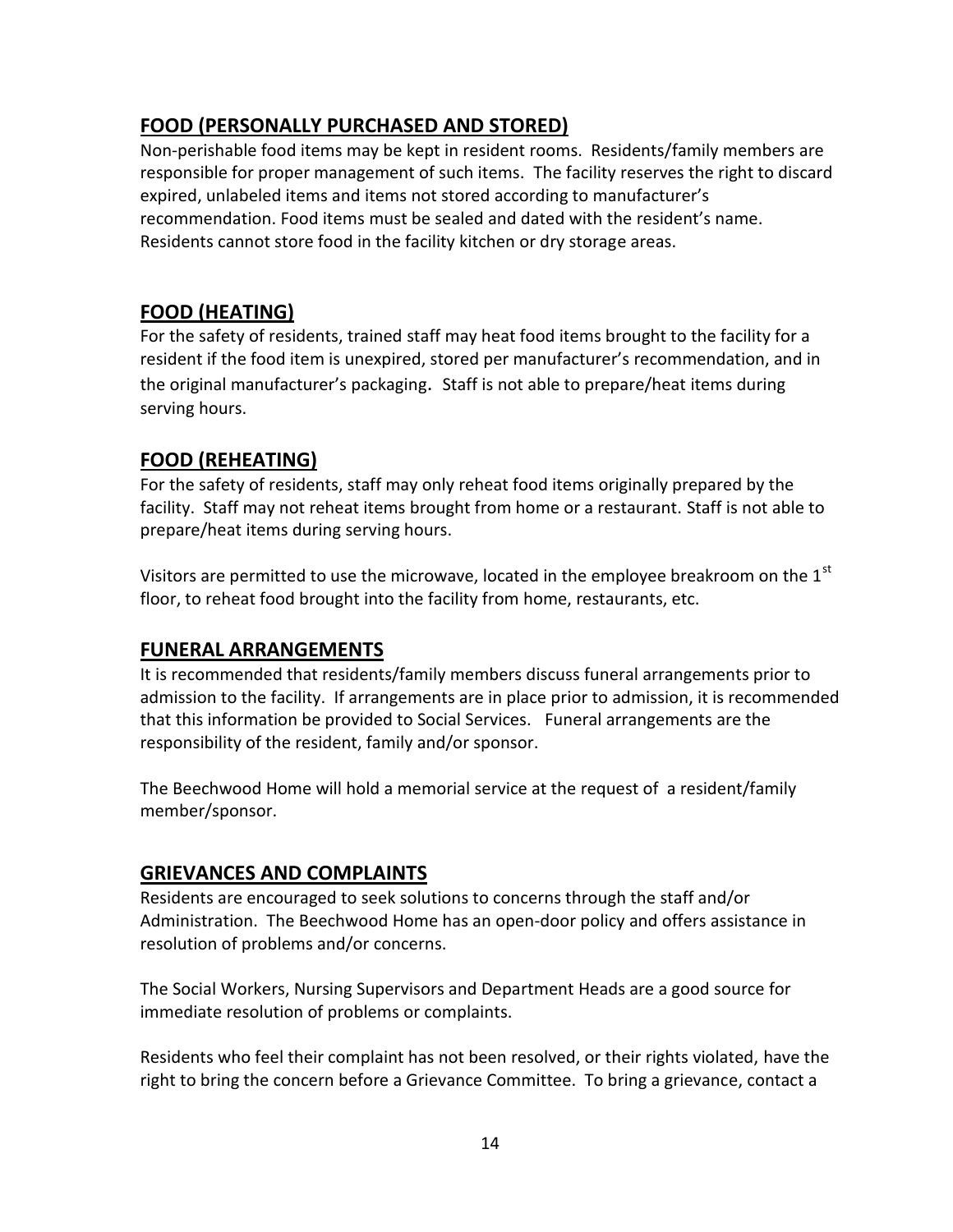Social Worker, Nursing Supervisor or Administrator. The grievance committee reviews the information and makes recommendations to the Administrator.

Residents have the right to voice grievances without discrimination or reprisal.

Residents may also seek assistance from or make complaints to organizations listed in Appendix A.

#### **GRATUITIES AND TIPPING**

It is the duty for all employees to provide services and assistance to residents. Gratuities and/or tips are not expected nor are they permitted.

#### **HOUSEKEEPING**

Housekeeping personnel clean resident rooms daily by mopping floors, emptying trash cans, cleaning bathrooms, wiping tray tables, and dusting furniture and televisions. Please note that staff dusts *around* trinkets only.

Resident rooms are deep cleaned once a month. Wheelchairs are cleaned on a routine basis.

Residents and/or family members are responsible for cleaning and defrosting personal refrigerators.

For resident safety, cleaning chemicals cannot be stored in resident rooms.

#### **ILLEGAL DRUG USE**

The Beechwood Home will not tolerate any illegal drug possession/use. Violations will be reported to the proper authorities and are cause for discharge. Family members or friends bringing illegal substances onto facility grounds will be reported to the appropriate drug enforcement agency and prohibited from returning to The Beechwood Home property.

The Beechwood Home has the right, with an order from the Physician, to conduct a drug screen if there is sufficient evidence that the resident has violated this rule.

## **INCIDENTS AND ACCIDENTS**

All incidents and accidents must be reported to the charge nurse, who will ensure appropriate notification is made.

For the resident's safety, injury/injuries which occur when out of the facility should be reported to the charge nurse immediately upon returning to the facility.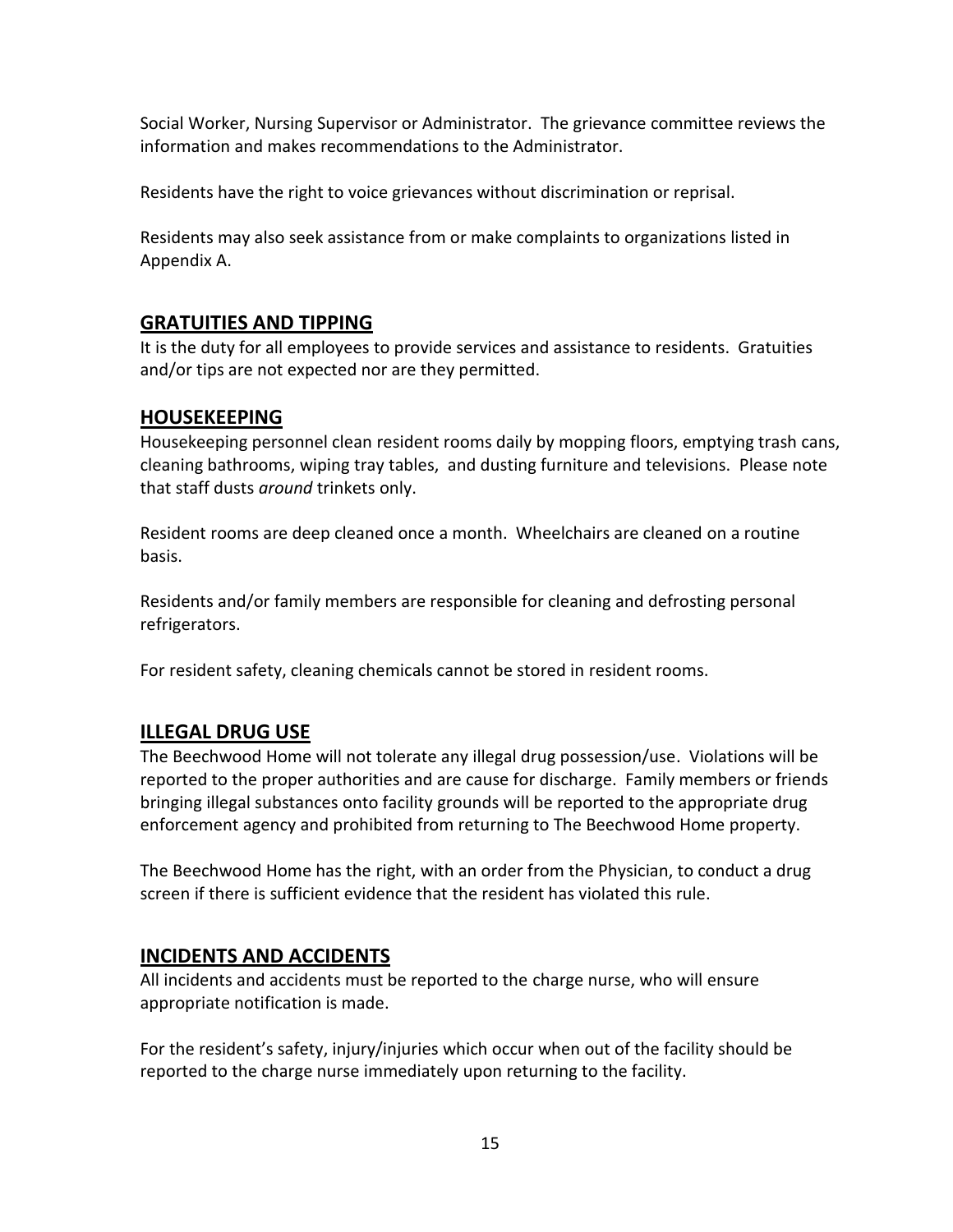#### **IN HOUSE COMMUNICATION**

Activity calendars, menus and other notices are posted on bulletin boards located throughout the facility.

#### **INSPECTIONS**

The Beechwood Home is subject to numerous inspections from local, state and federal authorities. As required, the results of these inspections are in a notebook kept at the first floor reception desk and on file in the Administration office.

#### **LAUNDRY**

The Beechwood Home operates its own laundry equipment and provides basic laundering services. It is recommended that all clothing items be given to Social Services or a Nursing Supervisor to initiate the labeling process before an item is worn and sent down to be laundered. "Basic laundry services" do not include dry cleaning, mending, washing by hand or other specialty services.

The Beechwood Home uses industrial washers/dryers; therefore, some items such as personally owned bedspreads, quilts and comforters may be ruined by these machines. Families are requested to take these items home to be cleaned at their own expense. The Beechwood Home is not liable for damage to these items if sent to the facility's laundry.

If you have problems with missing laundry, contact Social Services.

#### **LIFE SAFETY RESTRICTIONS**

Per the Ohio Department of Health, the following items cannot be stored in resident rooms as they are a violation of life safety rules.

- Devices with heating elements (i.e. electric blankets, heating pads, coffee makers, curling iron, etc.)
- Extension cords
- Curtains without evidence of fire retardant certification

Power strips may not be connected to each other (daisy-chained).

Wheelchair charging must be completed in the hallway

If you have any questions about items, which may be a life safety concern, please contact the Maintenance Department or Social Services.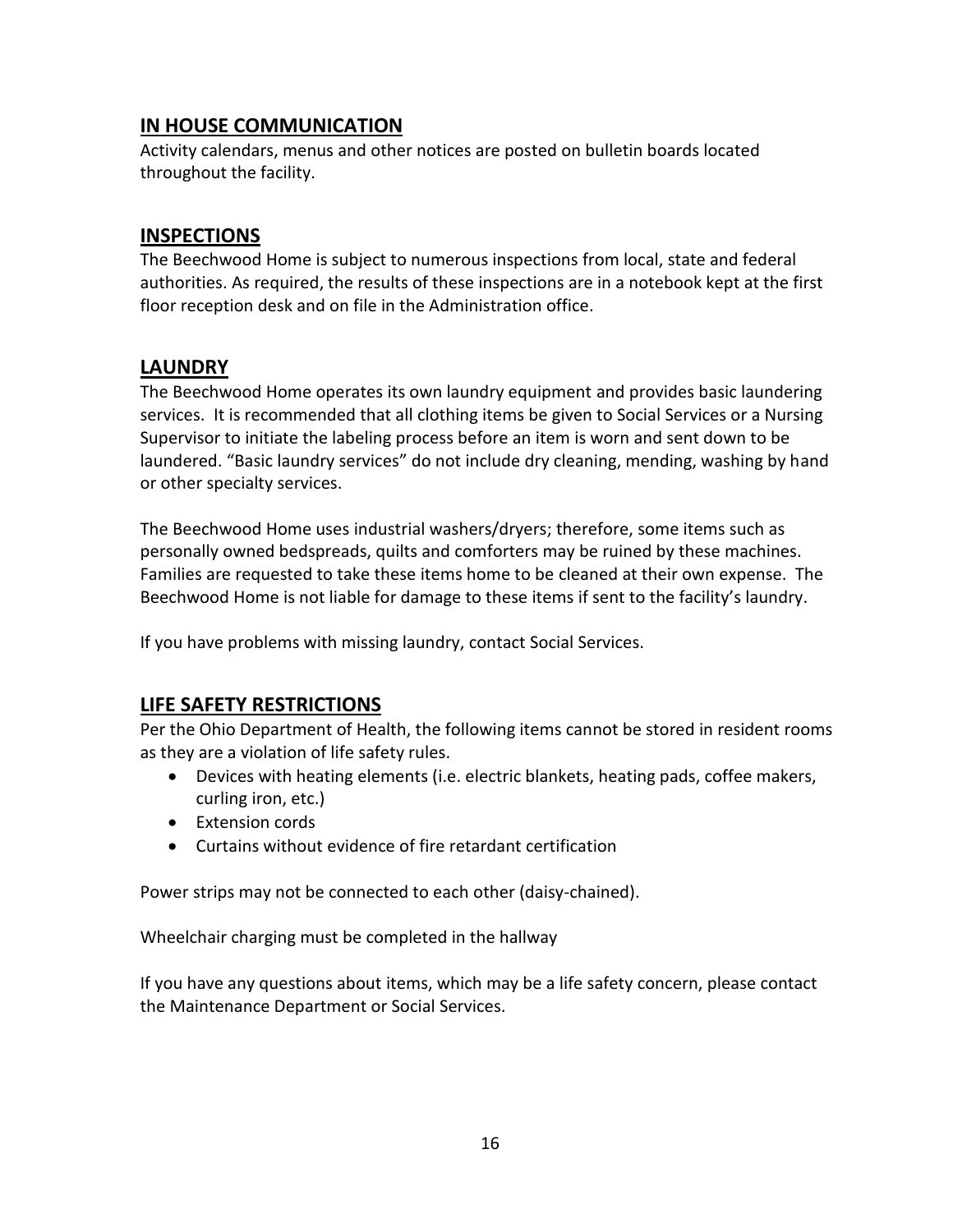#### **LOSS OR THEFT**

The Beechwood Home assumes no responsibility for loss of property due to loss or theft. Residents are discouraged from retaining more than a few dollars on their person and from keeping valuables in their room. The Beechwood Home will provide residents with a lockable drawer within in a chest of drawers or a night stand.

The Beechwood Home encourages residents to personalize their rooms; however, the facility cannot be responsible for fragile items, valuable artwork or heirlooms.

Any incident of loss/theft should be reported immediately to the charge nurse, RN Supervisor or Social Worker. All reported incidences of loss/theft will be investigated.

#### **MAIL/POSTAGE**

Mail will be delivered to the residents within 24-hours of delivery from the Postal Service. Outgoing mail may be left at the front desk or garden level reception desk for pick up. Bulky packages should be given to a family member for mailing at the post office. Stamps are available for sale at the  $1<sup>st</sup>$  floor and Garden Level reception desk.

For residents who are unable to open, read or write letters, a Social Worker and Activity personnel will provide assistance upon request.

Family members/friends should verify the resident's diet prior to sending food items.

Facility staff are not responsible for managing resident mail. Facility recommends that resident mail be redirected to the Responsible party's address if the resident is unable to manage is/her personal mail.

#### **MEDICAL CARE**

The Medical Director is responsible for the coordination of medical care at the facility. The coordination of medical care means the Medical Director helps the facility obtain and maintain timely and appropriate medical care that supports the health care needs of the residents, is consistent with current standards of practice, and helps the facility meet its regulatory requirements.

The services of the attending physician, or any other consultant, requested by the attending physician who delivers services at the Home, are billed to their third-party payers/insurance. Private Pay residents may be responsible for co-payments.

Each resident is expected to cooperate and participate in the prescribed course of treatment by:

- a. Providing a complete and accurate medical history
- b. Following recommendations and advice of their physician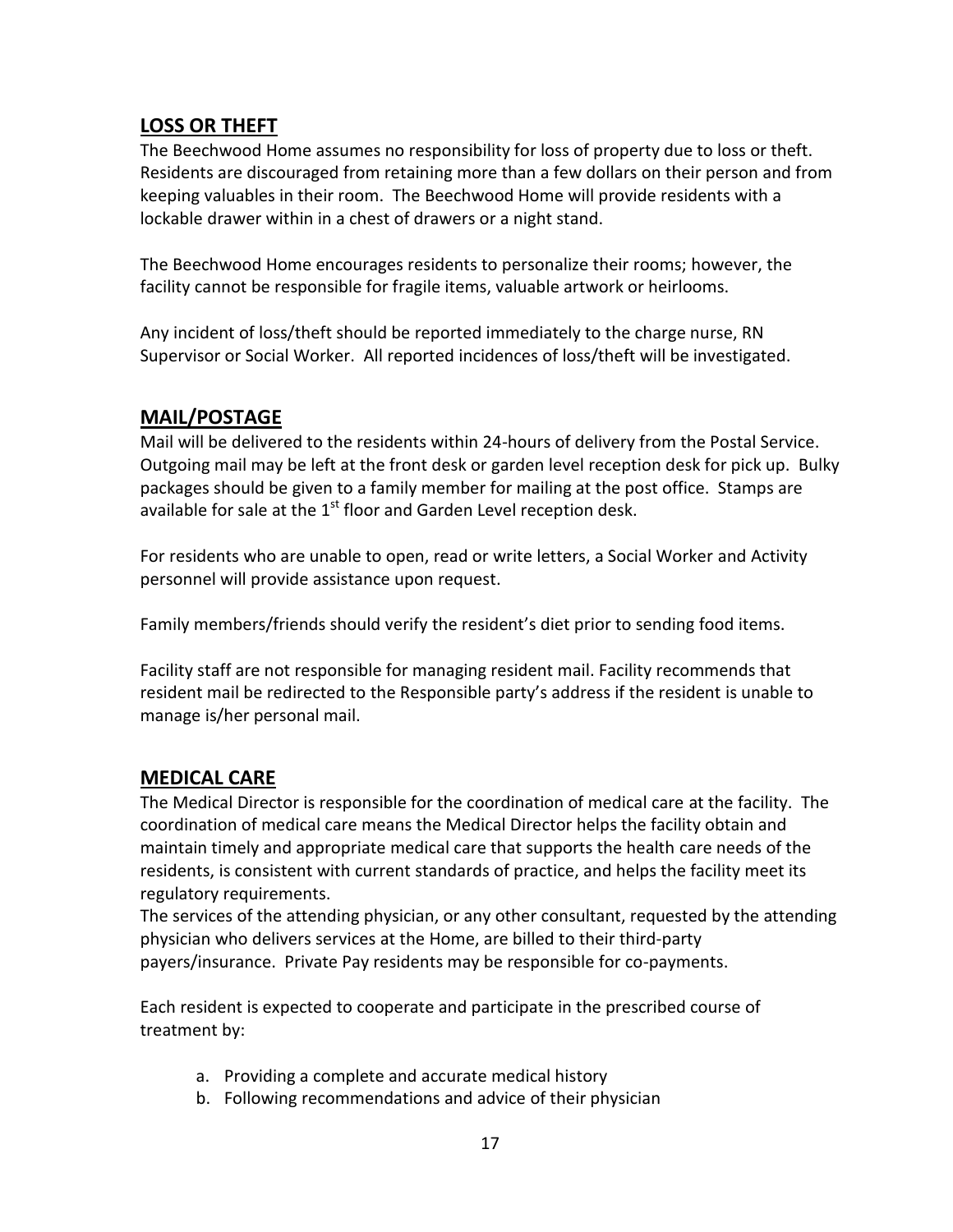- c. Informing the staff of any complications in their condition.
- d. Notifying nursing staff of medical appointments and providing orders/reports upon return.
- e. Seek out information when one does not understand care and treatment plan.

#### **MEDICAL RECORDS**

Medical records are managed by The Beechwood Home and the originals must remain with the facility. All medical records are subject to HIPAA (Privacy Laws) requirements. The Beechwood Home's Notices of Privacy Practices are found under *Appendix B* and posted on the first floor bulletin board.

Residents may view their own records and may authorize in writing others to review their medical records. Residents and authorized others who desire to review medical records are requested to have a medical staff member of the appropriate discipline help explain the technical language in the records to reduce misunderstanding.

Residents may request and receive photocopies of their medical records. Requests should be directed to the Director of Nursing or the Administrator. Copies will be provided within two (2) business days. Administration reserves the right to charge for photocopies in accordance with 3701.741 of the Ohio Revised code. If copies are extensive there may be a cost for the service.

#### **MEDICATIONS**

Residents interested in self-administering medications will be assessed to ensure he or she can do so safely. Residents who self-administer medications may keep medications in their room but are responsible for storing them in a locked drawer.

No medications, prescription or over the counter drugs may be dispensed without a physician's order. For a list of your medications, or questions about them, contact your charge nurse.

When planning a therapeutic leave, please notify the charge nurse ASAP to ensure that medications and necessary medical supplies are ready for pickup on the day the resident's leave begins.

#### **MEDICAID**

The Beechwood Home nursing beds are Medicaid/Medicare certified. The procedure for applying for Medicaid is posted on the bulletin board located on the first floor by the Therapy Department. Social Services have information on the Medicaid application process and are available to assist residents and families as needed.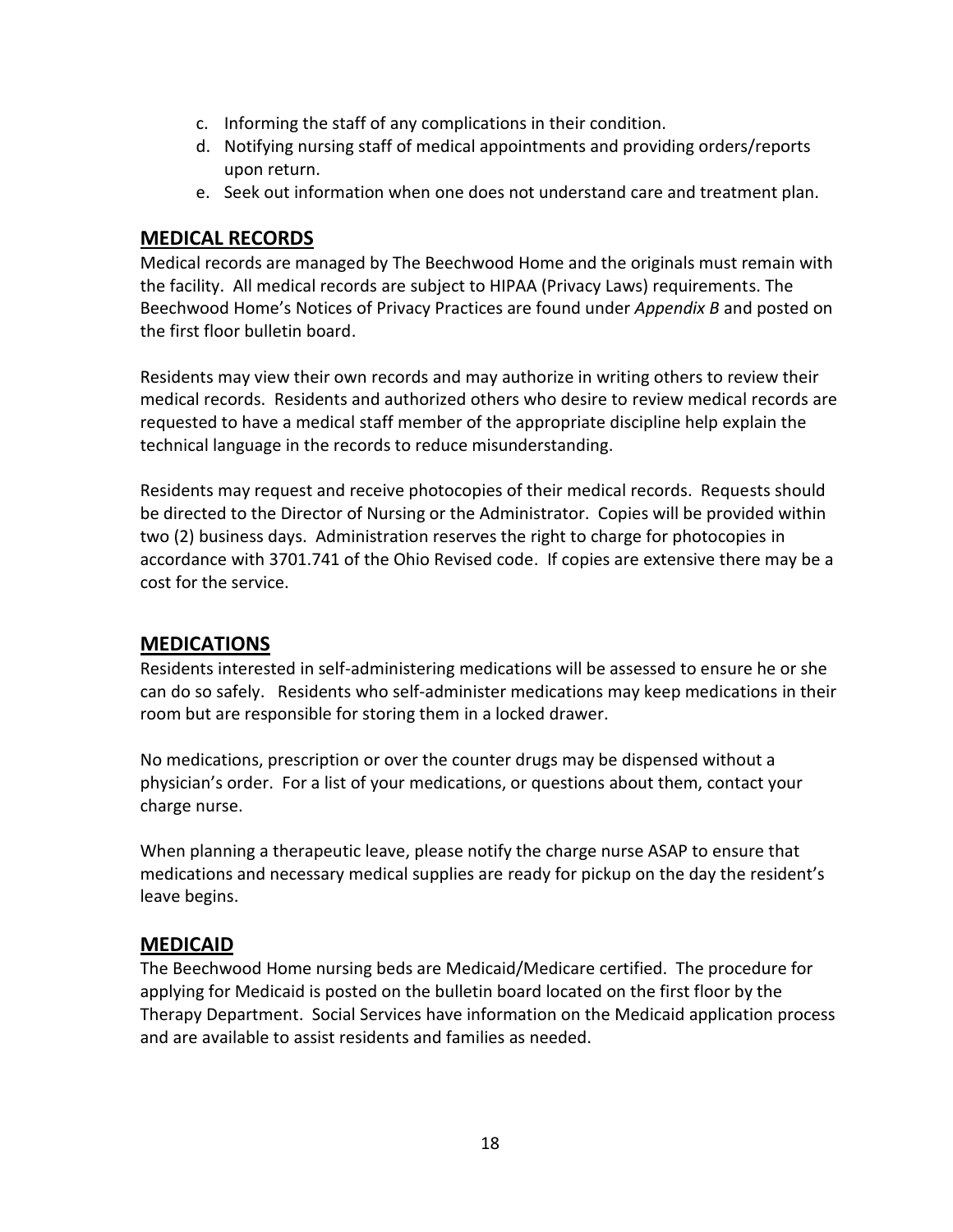#### **MEDICARE**

All nursing beds at The Beechwood Home are Medicare/Medicaid certified. Procedures for applying for Medicare is posted on the bulletin board located on the first floor by the Therapy Department. Social Services have information on the Medicare application process and are available to assist residents and families as needed.

#### **MEDICARE PART D**

Medicare Part D is a prescription drug benefit program that was created through the US Medicare Prescription Drug Improvement and Modernization Act of 2003.

Nursing Home residents are guaranteed the right to choose their Medicare Prescription Drug Benefit Program. The Financial Department will provide information related to annual benchmarked plans to residents/responsible party as requested, to help individuals choose the best Medicare Part D Plan for their medication needs.

#### **NURSING**

The Director of Nursing has the overall responsibility for nursing care with support from the Unit Managers/RN Supervisors. Licensed Practical Nurses (LPN) are charge nurses and dispense prescribed medications and administer treatments. State tested Nurse Aides (STNA) provide direct personal care.

Problems/concerns are best addressed immediately by contacting the charge nurse, RN Supervisor or Director of Nursing.

#### **OFFICE HOURS/RECEPTIONIST**

Administration Office hours are between 7:00 AM and 4:00 PM, Monday - Friday \*except legal holidays.

A receptionist is on duty at the Garden Level desk between 8:00 AM and 4:00 PM.

A receptionist is on duty at the First Floor desk between 8:00 AM and 5:00 PM.

#### **PERSONAL PROPERTY**

Residents are encouraged to bring personal possessions into the facility as space, safety considerations and fire codes permit. Please consult with Social Services prior to bringing furniture into the facility.

Large items and luggage may not be stored at The Beechwood Home due to space limitations and fire codes. The Social Worker will assist residents with arrangements for disposition of larger personal items on request.

Prior approval from the Director of Facilities is required for room painting, replacing window treatments, and similar major changes.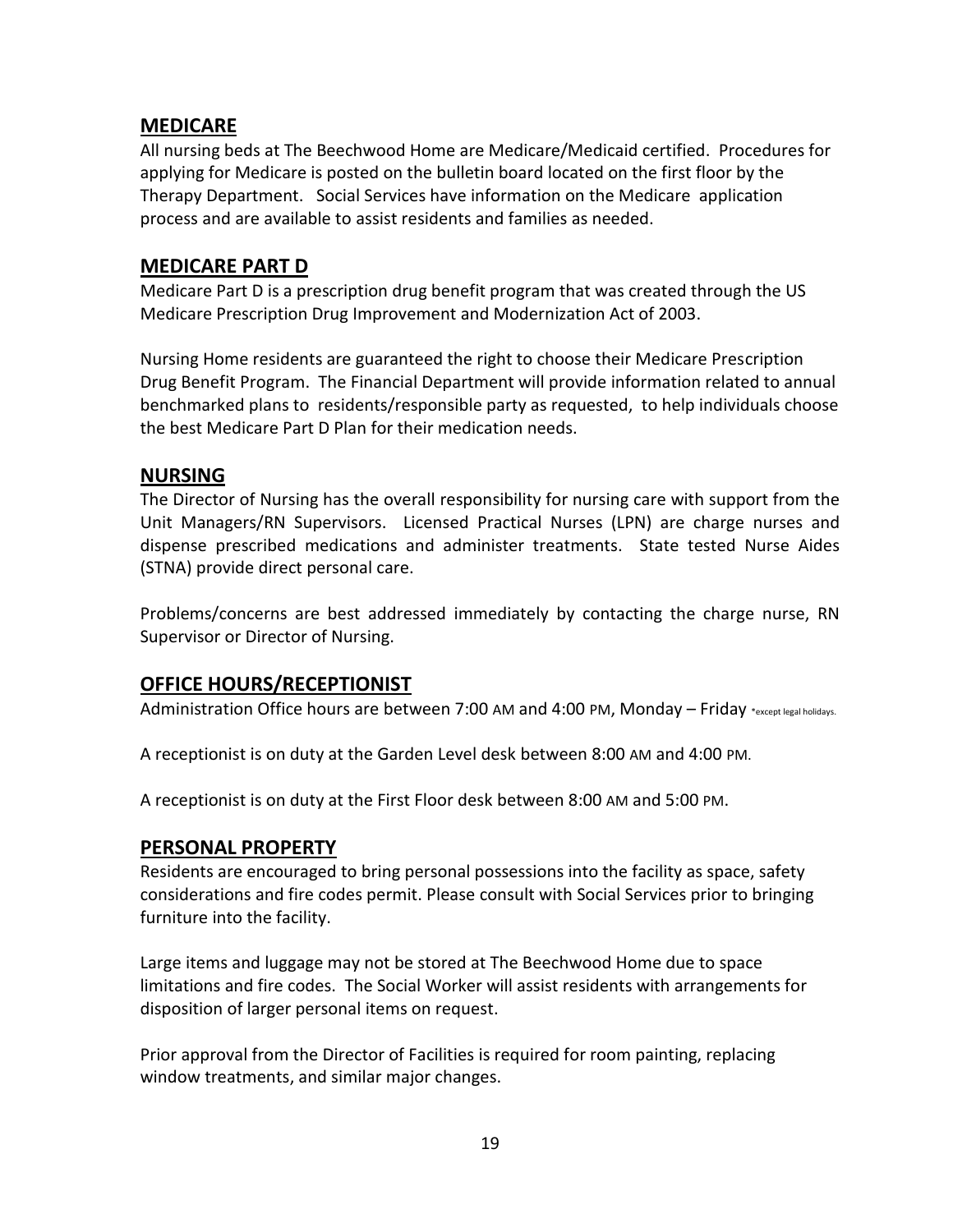All items brought to The Beechwood Home should be marked with the resident's name, and a description should be entered into their personal inventory.

#### **PERSONAL STORAGE**

Residents may store temporarily up to four (4) standardized plastic containers in the facility storage rooms. All items must be in a labeled, plastic container with lid. Storage for large items such as furniture, TVs, suitcases, wheelchairs, etc. is not available.

#### **PETS**

Currently the facility has a service dog and an aviary for resident enjoyment. Residents may not keep personal pets.

Permission may be obtained from the CEO/Designee to have a small fish tank within a resident room. It is the responsibility of the resident or family members to keep the fish tank clean. The responsible party will be notified of any maintenance concerns. If not properly maintained, the facility reserves the right to take personal fish tanks out of service. Family may be responsible for any damage caused by fish tank ownership.

Pets are permitted to visit for short periods of time; however, facility policies must be followed. The facility reserves the right to request that an owner remove a pet from the facility if acting inappropriately.

#### **PHARMACY**

Residents have the right to choose a provider Pharmacy as long as the pharmacy adheres to the rules and regulations of the State of Ohio, federal government and those established by The Beechwood Home.

The Beechwood Home has contracted with Skilled Care Pharmacy. If another pharmacy is preferred, please contact the Director of Nursing.

#### **PHYSICIAN**

Residents have a right to choose their own physician(s) as long as that physician adheres to the rules and regulations of the State of Ohio, federal government and those established by The Beechwood Home.

#### **PICTURE HANGING**

If you need help hanging pictures or other items in your room, contact the Maintenance department.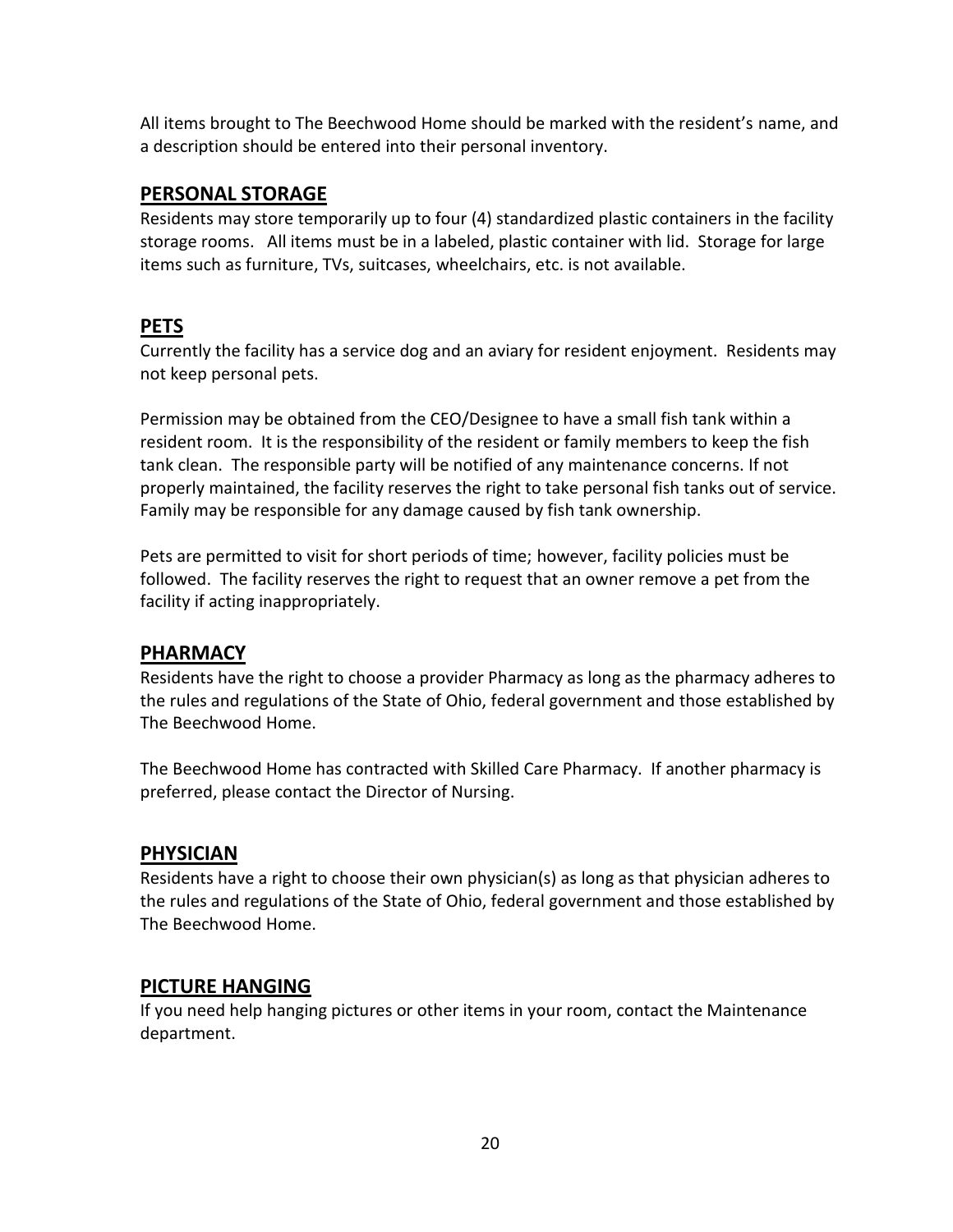#### **PODIATRY CARE**

The Beechwood Home maintains a contract with a Podiatrist to provide on-site podiatry services. Residents are responsible for payment unless covered by Medicaid or insurance. The Beechwood Home will not be responsible for services rendered by private podiatrists or for any services rendered outside of the facility.

#### **PRIVATE DUTY PROVIDERS**

Residents/responsible parties who wish to hire private duty personnel must first contact the Director of Nursing to assure the provider is in compliance with The Beechwood Home policies and State requirements. The cost for this service is the responsibility of the resident.

#### **PRIVATE PARTIES/PRIVATE USE OF COMMON AREAS**

Residents may reserve the Private Dining Room or Beech Room. A cleaning fee will be charged for use of these rooms. Residents/family members are responsible for leaving the room in a reasonable condition, and trash placed in the containers provided.

Alcoholic beverages may only be served at gatherings with prior written consent of the CEO.

Room reservation forms are available at the  $1<sup>st</sup>$  floor receptionist desk. The application must be approved by the CEO reservations are made on a first-come first-served basis.

#### **PRIVACY PRACTICES (HIPAA)**

Resident Rights under HIPAA include:

- Right to receive Notice of Privacy Practices
- Right to access, inspect and copy the resident's own Protected Health Information (PHI).
- Right to accounting of disclosure (how PHI is disclosed outside normal patient-care channels)
- Right to request amendment/correction of the resident's PHI.
- Right to request confidential communications
- Right to restrictions on the use and disclosure of Protected Health Information (PHI)

In accordance with Privacy Rule, The Beechwood Home is not required to share protected health information with individuals other than the resident's personal representatives.

Please refer to Notice of Privacy Practices (Appendix B)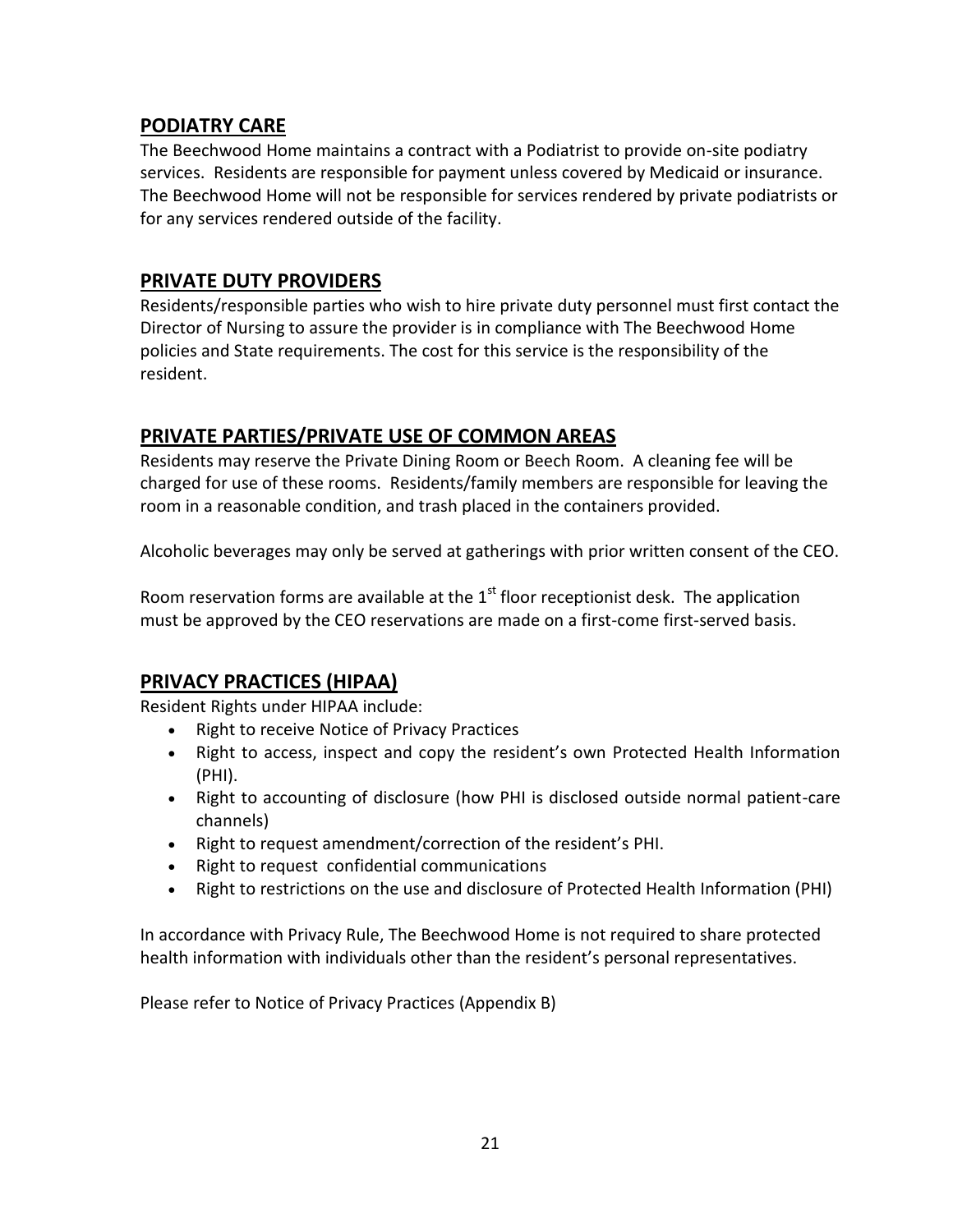#### **PSYCHOLOGICAL SERVICES**

The Beechwood Home maintains a contract with The Counseling Source, an organization which provides individual counseling services to residents. Contact Social Services if interested in this service.

#### **PSYCHIATRY**

The Beechwood Home maintains a contract with a psychiatrist, who provides psychiatry services at the facility for medically appropriate residents..

#### **PUBLIC LIBRARY BOOK SERVICE**

The Public Library of Cincinnati and Hamilton County makes regular visits to The Beechwood Home. If you would like books delivered to you, contact the Activities Department.

#### **RADIOS, TELEVISIONS AND SATELLITE TV**

Residents may bring a personal radio and/or television into the facility. If wall mounting a TV is desired, it is recommended that a four point, properly sized mount be purchased. The Maintenance Department will install the mount. If the mount provided is not appropriate for the TV, the Maintenance Department will request that an alternative mount be purchased.

Maintenance of personal televisions, radios and electronics, including but not limited to telephones, computers, remotes, chargers and batteries is the resident's responsibility. All electrical appliances/equipment must be inspected and checked by the Maintenance Department. Defective appliances/equipment must be removed from the facility. Extension cords may not be used anywhere in the nursing home.

Cable TV is provided by the facility and is available in each resident room via a wall outlet. A list of available channels is provided to residents upon admission, and additional copies are available from Social Services. If you experience any problems related to TV channel viewing, please contact the Maintenance Department.

Volume on radios and/or TV's should be adjusted so as not to disturb others.

#### **REFRIGERATORS**

Residents may have a small refrigerator in their room. All refrigerators will be inspected by the Maintenance Department upon placement in room. The resident and/or Responsible Party are responsible for insuring that the refrigerator functions properly, and remains clean and defrosted.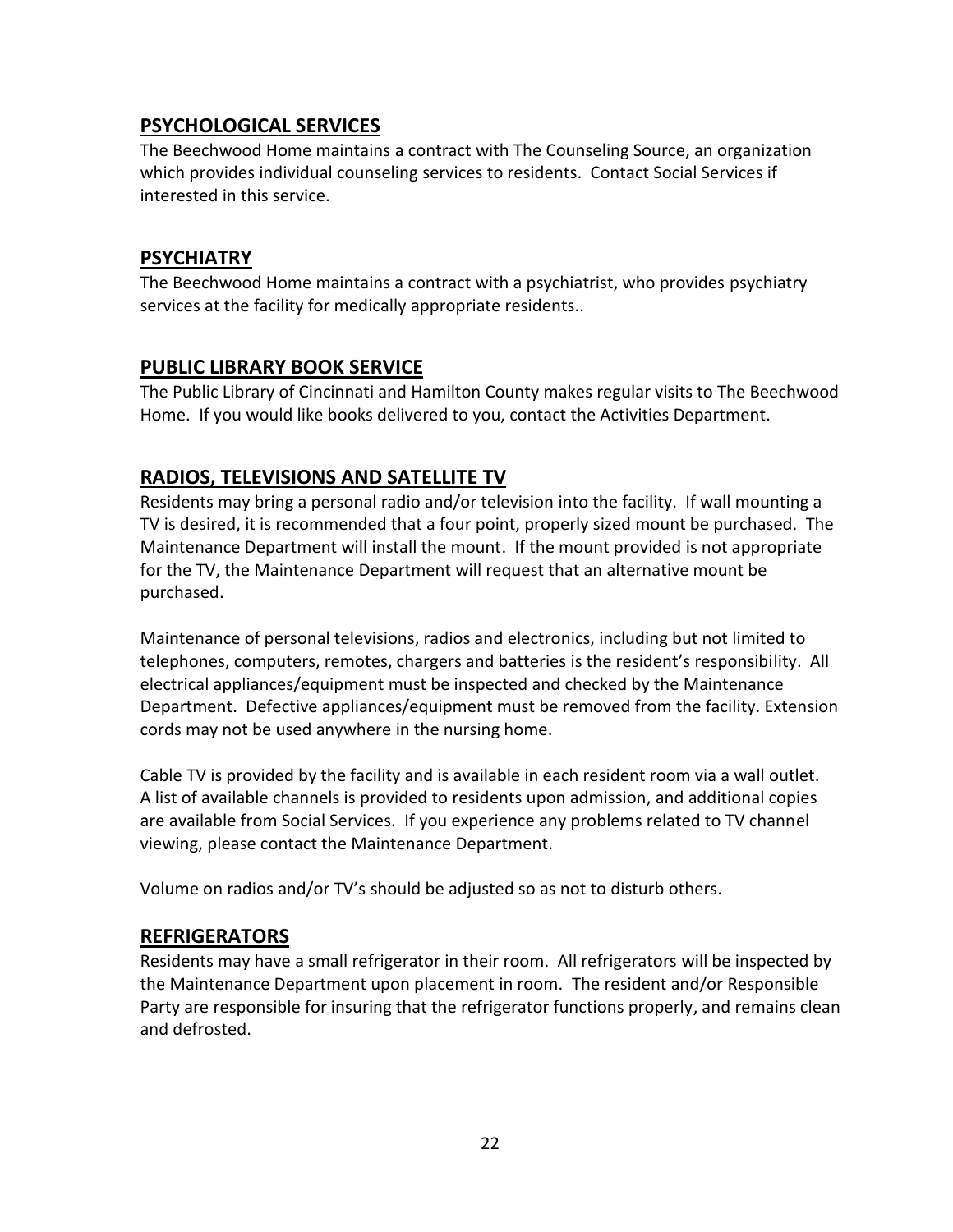For the safety of our residents, personal refrigerators must have a thermometer. If after thermostat adjustments, the refrigerator temperature remains above 40 degrees, the refrigerator shall be taken out of service.

Residents and/or responsible party are responsible for ensuring that items which are not in original sealed containers (i.e. leftovers, food prepared by family/friends) is covered and dated when placed in the refrigerator and either consumed or discarded with 72 hours.

#### **RELIGIOUS SERVICES**

Religious services are available to promote optimal spiritual health for residents, family members and staff. A variety of denominations hold services at the facility in addition to activities such as Bible study. Information about time and location of services offered is listed on the Activities Calendar.

Services for residents of faiths not currently offered will be arranged upon request.

#### **REPAIRS AND MAINTENANCE**

The Beechwood Home is responsible for maintaining resident rooms and permanent fixtures therein. Contact Social Services and/or a Nursing Supervisor for maintenance requests.

Beechwood is not responsible for maintaining or repairing personal items, which include but are not limited to: TV's, computers, I-Pads, I-Phones, phones, and lamps.

#### **RESIDENTS' RESPONSIBILITIES**

The following is a list of the rules and regulations governing resident conduct and responsibilities during the stay at The Beechwood Home.

- 1. Residents may not smoke in the facility or on The Beechwood Home property.
- 2. Residents are responsible for communicating concerns to facility staff.
- 3. Abusive language, abusive behavior and/or socially unacceptable behavior by residents to other residents, visitors, or staff will not be tolerated. Attempts will be made to address the inappropriate behavior. If the behavior continues the resident/family may be asked to seek alternative placement.
- 4. Resident and/or family are responsible for ensuring that food brought to the facility is kept in sealed, dated container and that outdated/expired items are discarded promptly.
- 5. Residents are strongly encouraged to label clothing/personal items and update personal inventory.
- 6. Weapons such as firearms, knives (except cutlery), etc. are strictly prohibited in the facility or on The Beechwood Home property.
- 7. All residents must respect the personal possessions of other residents and staff.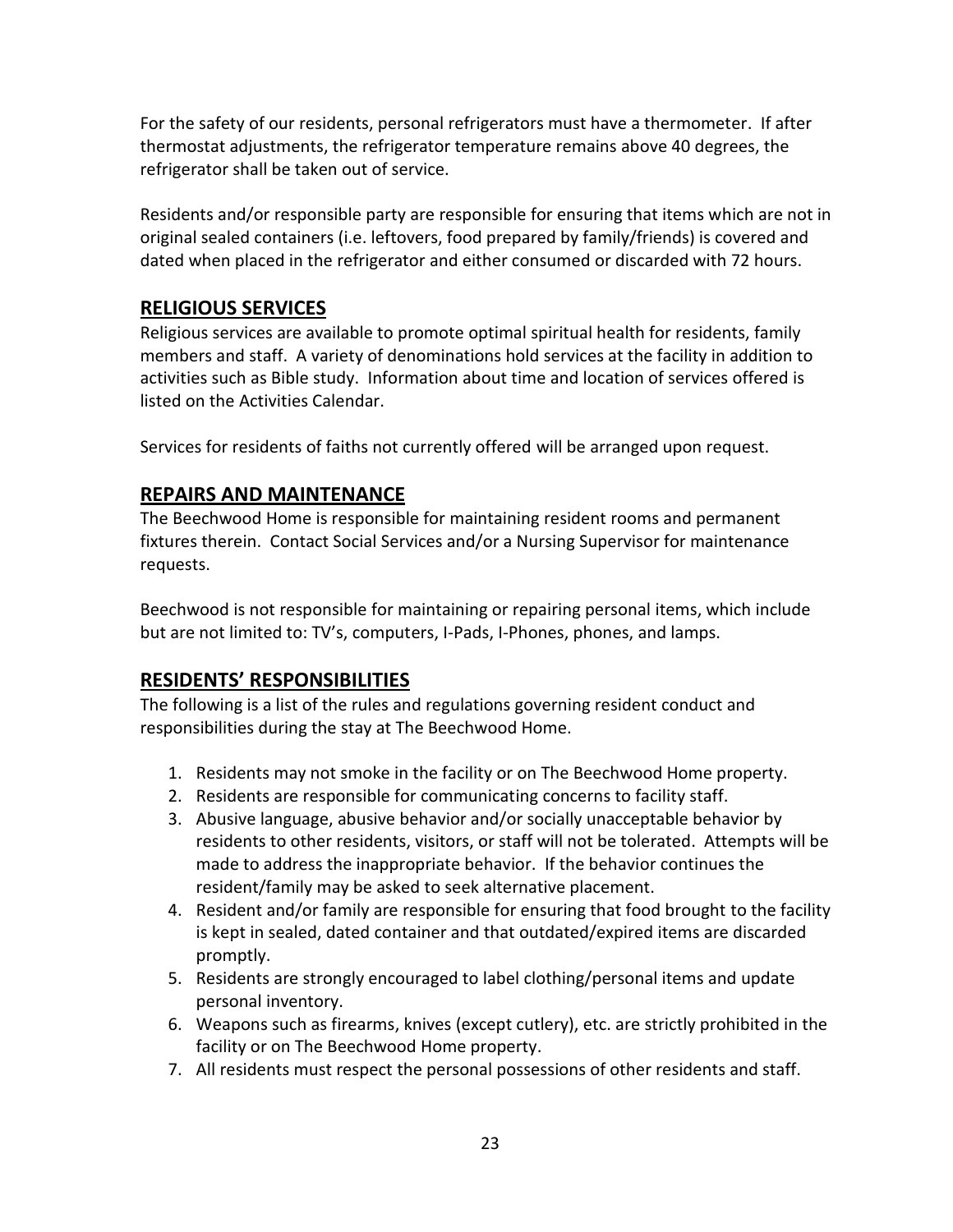- **8.** Residents (or visitor taking a resident out) are responsible for signing out and back in upon return in the Sign Out Book at the Nursing Station. Resident or family must provide advance notice of vacation leave or social leave.
- 9. Residents shall respect the privacy of others and to keep personal information confidential
- 10. Residents and families are expected to keep appointments set with the physician and other professionals as a matter of courtesy. If unable to do so, please inform the charge nurse.
- 11. Appropriate dress is required at all times.
- 12. Each resident is responsible for being considerate and respectful of the rights of other residents and facility personnel, as outlined in the Resident Bill of Rights.
- 13. Each resident is expected to cooperate and participate in the prescribed course of treatment by:
	- a. Providing a complete and accurate medical history
	- b. Following the recommendations and advice of their physician.
	- c. Informing the staff of any complications in their condition.
	- d. Notifying nursing staff of medical appointments and providing orders/reports upon return.
	- e. Seek out information when one does not understand care and treatment plan.
- 14. Each resident, legal guardian or responsible party is responsible for providing accurate and timely information regarding their sources of payment and ability to meet financial obligations.
- 15. Each resident, legal guardian or responsible party is responsible for meeting his/her financial obligations to the facility.
- 16. The resident, legal guardian or responsible party is responsible for reporting changes in his/her medical condition to the staff.
- 17. If the resident is adjudicated incompetent in accordance with law or is medically incapable of understanding these responsibilities, then their guardian or next of kin, or their legally authorized person, assumes these responsibilities for the resident.
- 18. Residents may have personal electronic devices in their room; however, illegal Internet activity will not be tolerated and will be reported to the proper authorities.
- 19. Every resident and visitor has the responsibility to participate in fire and disaster drills while on the premises, if required. Follow the direction given by staff and/or emergency personnel.
- 20. Residents should notify The Beechwood Home of any change of phone numbers, address, and other personal information. If the next of kin plans to be unavailable for any reason, we ask that another person be designated to act in their place in case of emergency. This information can be communicated to the nurse or social worker.
- 21. Residents should conduct intimate behavior in private and refrain from imposing attentions from unwilling others.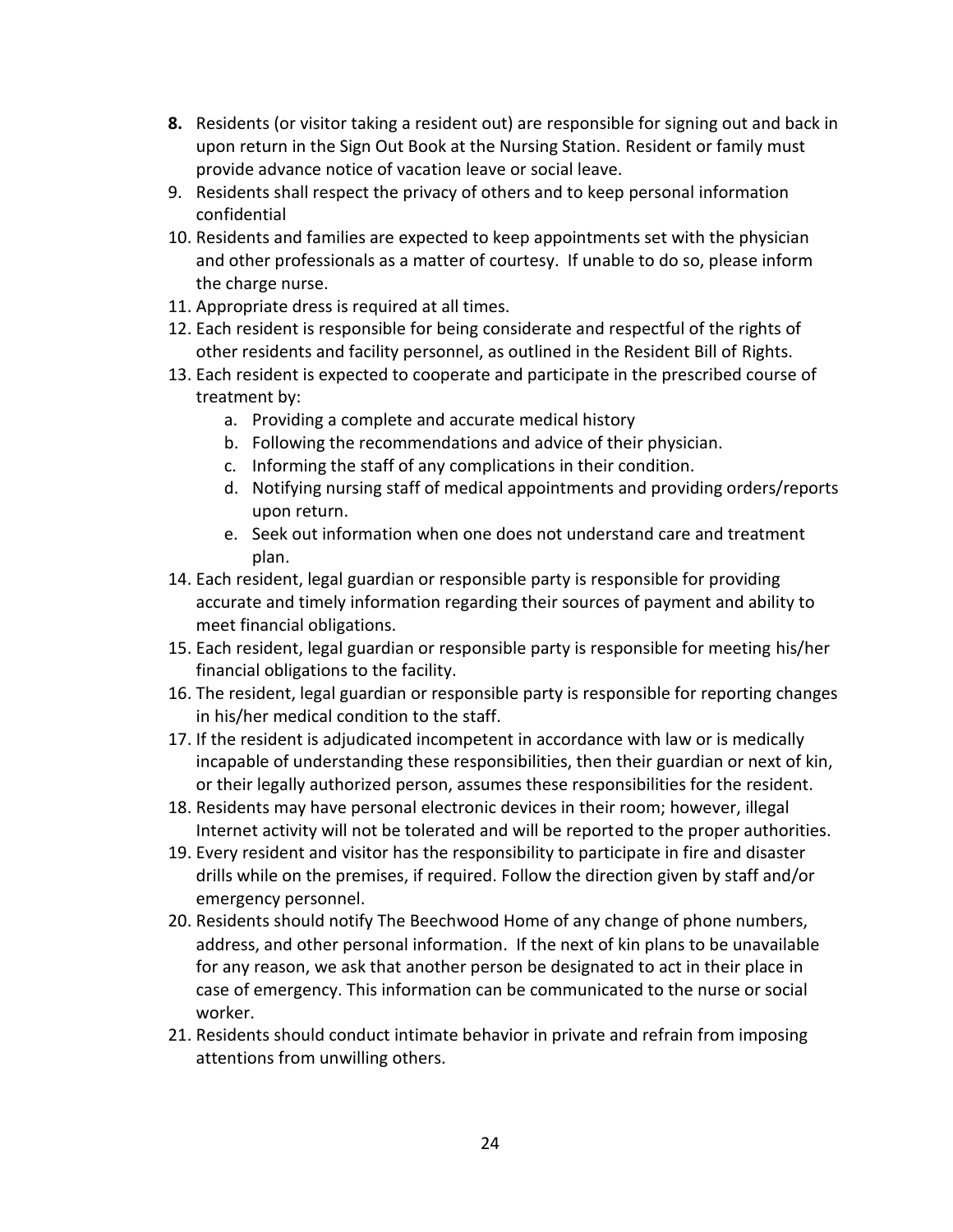#### **RESIDENT COUNCIL**

Residents have the right to organize and participate in resident groups in the facility. The Resident Council provides an opportunity for all residents to be involved in the planning of facility activities and events. All residents are encouraged to attend to share ideas, or to voice their opinions and/or concerns. A designated time is set aside monthly for residents and staff to meet as a group through the Resident Council. This meeting is held the third Thursday (unless it is a scheduled Holiday) of every month and is listed on the Activity calendar. Election of officers is held every year. Resident Council minutes are posted in a notebook kept at the first floor reception desk.

#### **RESIDENT PERSONAL ACCOUNTS**

Upon written authorization by the resident and/or authorized representative, the facility will safeguard, manage and account for the personal funds deposited with the facility. Usually, arrangements are made at the time of admission, but an account can be established at any time through Social Services.

Funds in excess of \$50.00 will be deposited in an interest-bearing account, and statements are issued quarterly.

Deposits and withdrawals are made at the first floor receptionist desk. Withdrawals for amounts less than \$50.00 (or \$100.00 for residents receiving Medicare A benefits) are available daily. For amounts greater than \$50.00 (or \$100.00 for residents receiving Medicare A benefits) contact the receptionist three (3) banking days in advance. Banking days are Monday through Friday.

Residents with Medicaid benefits that maintain a personal fund with the facility must keep the balance of their fund below a specific amount or risk the loss of their Medicaid benefits. Certified letters are mailed out to the responsible party when the resident's trust fund reaches allowable maximum. Contact social services with questions.

Residents may charge incidental items such as stamps, Access tickets and beauty shop services to their personal account.

#### **RESIDENT PERSONAL VEHICLES**

Residents who own handicapped-accessible vehicles may keep their vehicles on facility property. The facility requests that vehicles be parked in the rear of the lot if residents are unable to drive them independently. Please be aware that staff is unable to drive a vehicle at the request of a resident.

#### **RESIDENT RIGHTS**

The Beechwood Home strongly upholds the rights of each and every resident.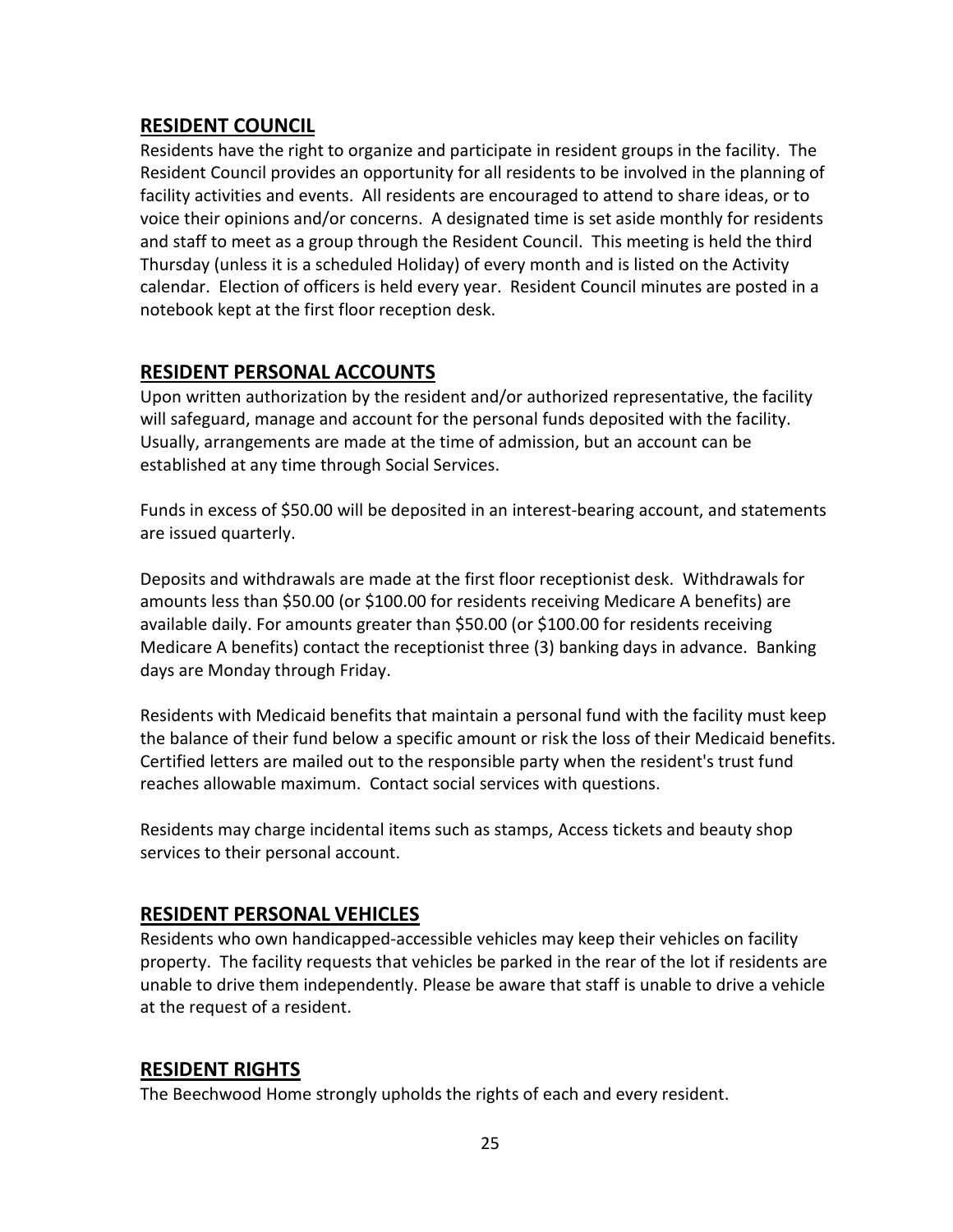Upon admission, a copy of the Resident Bill of Rights is given and reviewed with the resident and sponsor. The resident and sponsor will sign acknowledging an understanding and receipt of the Bill of Rights. Additional copies can be obtained from the Social Worker at any time. A large-print copy is available in the Social Services office.

#### **ROOM ARRANGEMENT/CLOSET**

The Beechwood Home is comprised of 76 private nursing rooms which are similar in size with individually controlled HVAC and a bathroom with a toilet and sink. The Beechwood Home also has two semi-private rooms. Residents in semi-private rooms desiring a private room will be given consideration for transfer when a private room becomes available. Assignment of residents to rooms is at the discretion of the facility.

Residents will be notified in writing when a room changes or changes of roommate are necessary.

A bed, dresser, night stand and chair are available for resident use. Residents may elect to bring furniture from home. Personal microwave ovens, toaster ovens, coffee pots or any other cooking or heating appliances **are not permitted**.

Fire codes require that space of 18" be maintained between the top shelf of closets and the ceiling so that sprinklers function properly. The top shelf in the resident room closets are slanted as a reminder that this space cannot be used for storage. Do not use this space for storage and do not attempt to alter/adjust the position of the top shelf.

#### **SECURITY**

Outside doors will be locked, and the door alarms activated during late evening and night hours for the safety of residents and staff.

As part of the security of The Beechwood Home, all residents are required to sign out when they are leaving the premises and sign in upon return. The resident sign out book is located at a nurse's station on each resident floor. You may also sign out at the receptionist desk on the first floor when the receptionist is on duty.

All visitors are required to sign in when entering the building and sign out when leaving the facility. Visitor sign in books are located at the Garden Level entrance across from the elevators and the first floor receptionist desk.

The automatic doors at the front entrance will normally be locked at 9:00 PM during the summer and 6:00 PM during the winter.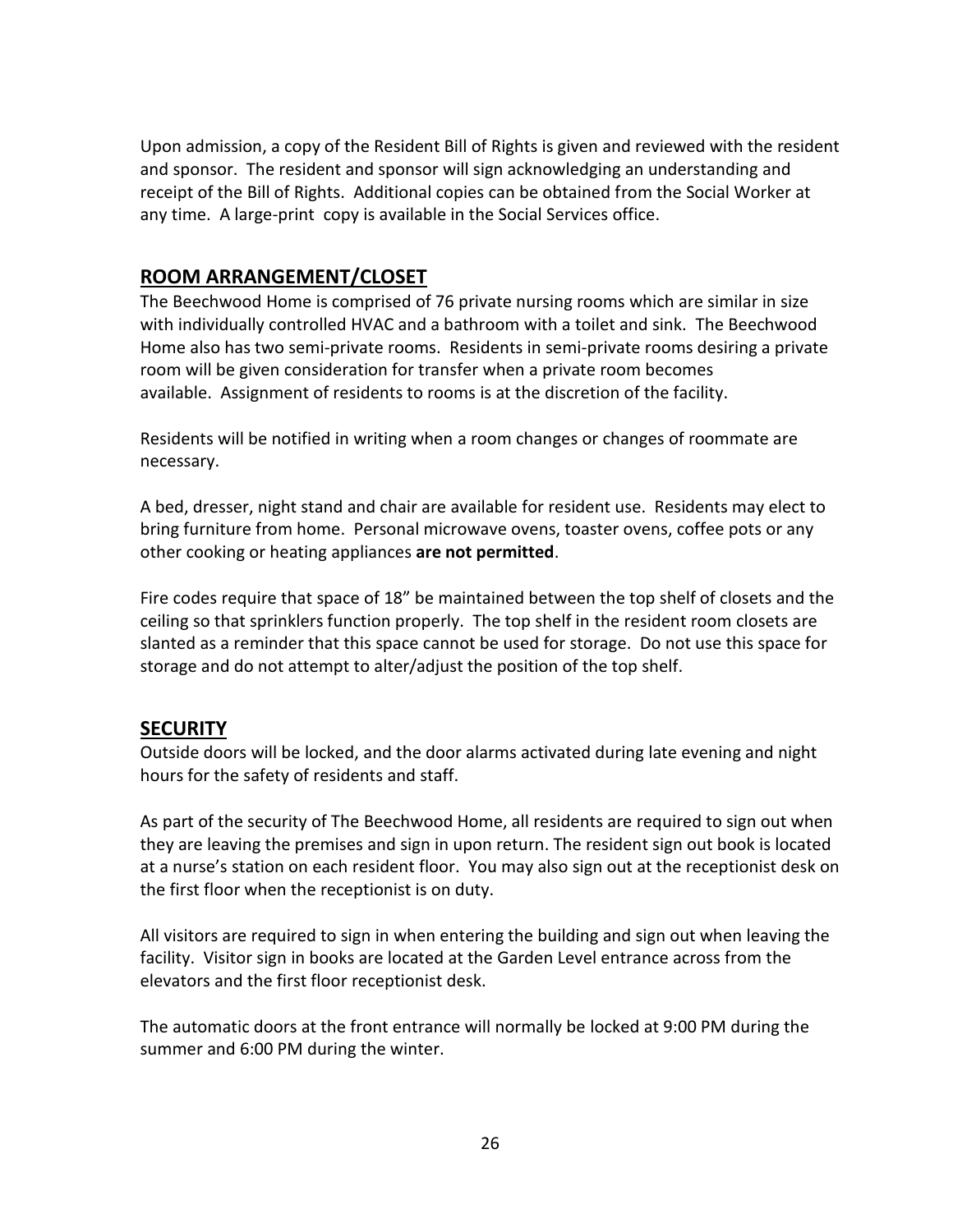When entering the building after the doors have been locked, use the door bell outside of the automatic doors on the first floor and at the Garden Level entrance. An intercom system is used to identify anyone seeking entrance after normal business hours.

A Security Guard is on the premises 24/7. Facility property is monitored via cameras throughout the day.

#### **SHOPPING**

The Activities Department schedules regular shopping trips. The dates and times are listed on the activity calendar. Please contact the Activity Department to sign up for scheduled trips. Family members are requested to assist with personal shopping.

#### **SMOKING**

The Beechwood Home is a smoke-free campus. Each resident is made aware of the smoking policy prior to admission via the waiting list application. Staff, residents, family members and guests are not permitted to smoke inside or on facility property. The use of electronic cigarettes and other smoking delivery systems/accessories is also prohibited.

Residents are not permitted to smoke in The Beechwood Home vans or during The Beechwood Home sponsored events. Residents who fail to comply with this rule are subject to discharge. The Beechwood Home's Smoking Policy can be found in *Appendix C*.

#### **SOCIAL SERVICES/RESIDENT ADVOCACY**

The Beechwood Home provides medically-related social services to attain or maintain the highest practicable physical, mental and psychosocial well-being of each resident.

All residents are assigned a Social Worker upon admission. The Social Worker is available for support and/or problem solving. The Social Worker is the resident's advocate. Residents and family members should contact the Social Worker with questions, concerns and help with complaint resolution.

#### **SOLICITATION**

Solicitation at The Beechwood Home is prohibited unless specifically authorized by the CEO.

#### **STAFF CONTACTS**

Staff direct dial numbers are located in *Appendix D*.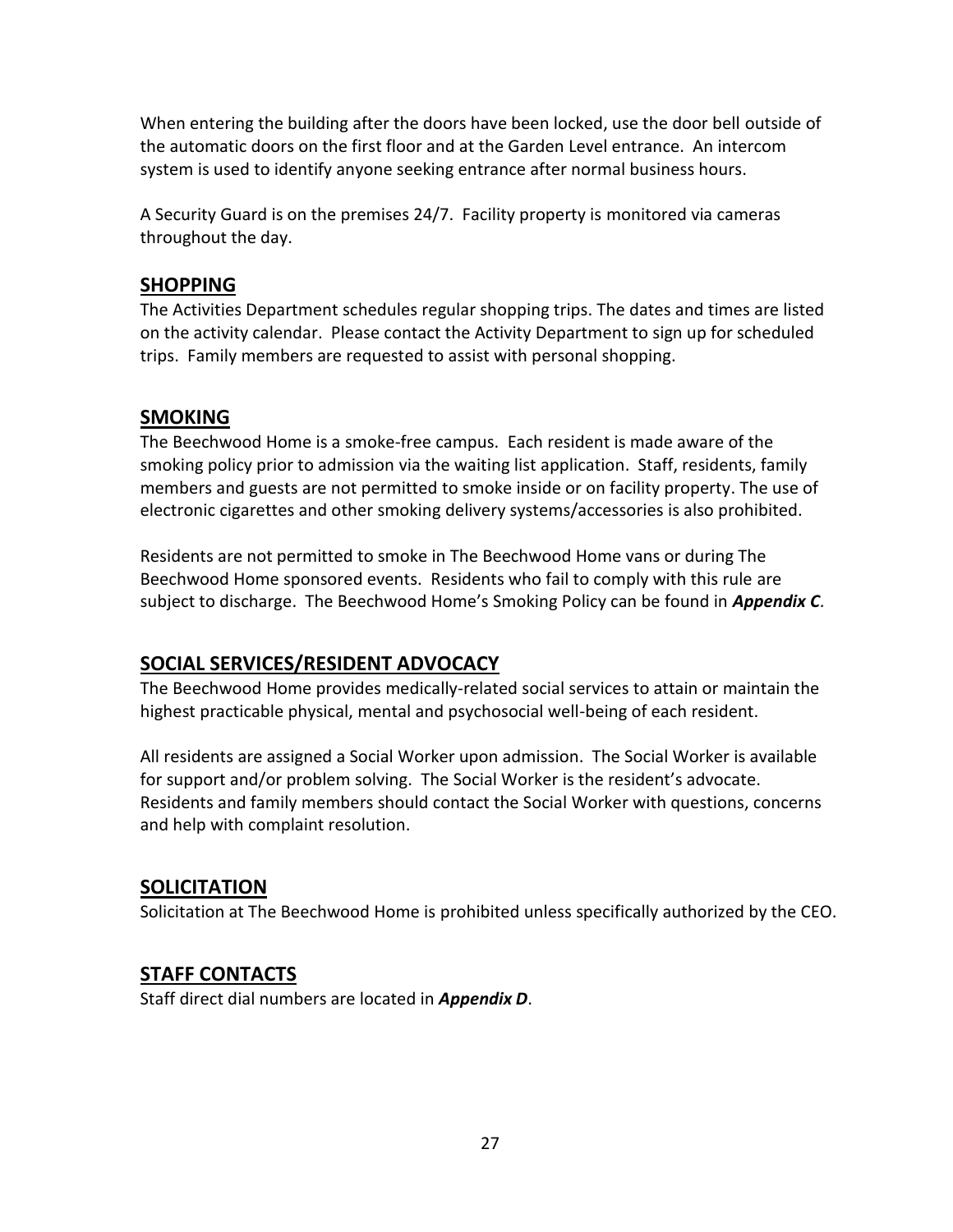#### **STAFF AND MANAGEMENT RIGHTS**

The Beechwood Home has the right to enforce the rules and regulations described in the Resident Handbook and agreed upon by each resident and/or their representative upon admission to the facility.

The Beechwood Home may make changes in room assignments, upon making appropriate notification, as the level of resident care requires.

The Beechwood Home retains the right to oversee and correct physical conditions in resident rooms, including but not limited to overcrowding, positioning of furniture or equipment, prohibition of conditions leading to faulty wiring, compliance with fire codes and other statues, over loading of electrical outlets.

The Beechwood Home reserves the right to require prior approval before furniture is brought into the facility.

The Beechwood Home has the right to insist on good personal hygiene and good housekeeping, and to inspect all areas, including drawers, cupboards and locked areas with the permission of the resident or resident's representative. The facility reserves the right to remove a refrigerator if it is not properly maintained. The Beechwood Home has the right to monitor for misuse of resident telephones.

The Beechwood Home retains the right to enforce smoking regulations.

The Beechwood Home has the right to exclude residents, their families and visitors from restricted areas of the Home, such as the kitchen, laundry, boiler room, offices, nursing stations and therapy rooms unless by appointment. Equipment and supplies in these areas may not be taken or used without authorization from the person in charge.

The Beechwood Home has the right to seek damages in the event a resident willfully destroys property.

The Beechwood Home accepts no responsibility for missing money or property. Personal items may be stored at the resident's own risk.

The Beechwood Home has the right to isolate a resident having a communicable disease and limit visitation by family and friends during this period.

The Beechwood Home assumes no responsibility for illness or accident incurred during absences from the Home.

All Beechwood Home staff has the right to be treated with courtesy and respect and to perform their duties without physical or verbal abuse. In the event of complaints or accusations from a resident, a formal investigation would be conducted.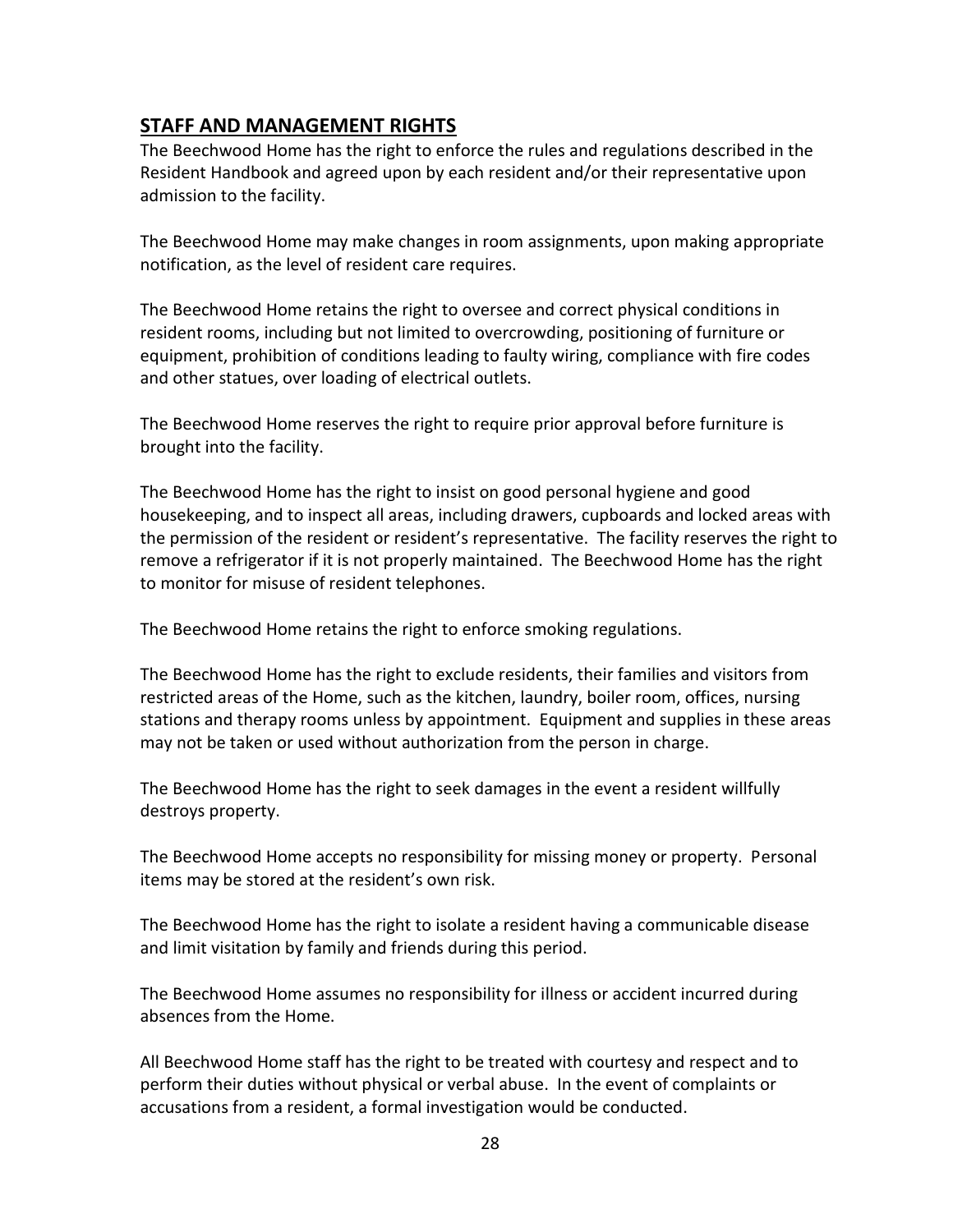The Beechwood Home has the right to insist on use of the proper equipment (such as lifts, wheelchairs, etc.) to protect the safety of the residents and staff.

The Beechwood Home will not tolerate illegal activities performed by residents/visitors on facility premises. Violations will be reported to the proper authorities.

After proper channels have been exhausted, The Beechwood Home reserves the right to discharge any resident, in accordance with State regulations, for repeated violations of these regulations.

#### **STATUS CHANGE**

Responsible Party will be notified when a resident's condition changes unless the resident or family has indicated in writing that they are not to be notified.

It is very important that family members/legal representatives keep The Beechwood Home informed of contact information and guardianship status.

#### **TELEPHONE**

There is a telephone jack in each room, and residents may have their own private phone at their own expense. Arrangements for phone installation should be made by the resident. Social Workers are available to assist if requested.

If a resident chooses not to have a personal telephone, there are phones available where calls can be made without being overheard. These phones are located on the  $2^{nd}$  and  $3^{rd}$ floor cinema rooms.

#### **THERAPY**

The Beechwood Home provides physical therapy, occupational therapy, and speech therapy when prescribed by the attending physician. The Beechwood Home will bill third-party payers for billable services.

#### **TRANSFER/DISCHARGES**

Residents cannot be transferred or discharged from the facility without a written thirty (30) day notice. This same notice will be sent to resident's representative and/or sponsor by certified mail, return receipt requested. Resident and/or sponsor have the right to challenge this action by requesting an impartial hearing.

The resident and sponsor/representative will be provided with the following information:

a. The reason for the discharge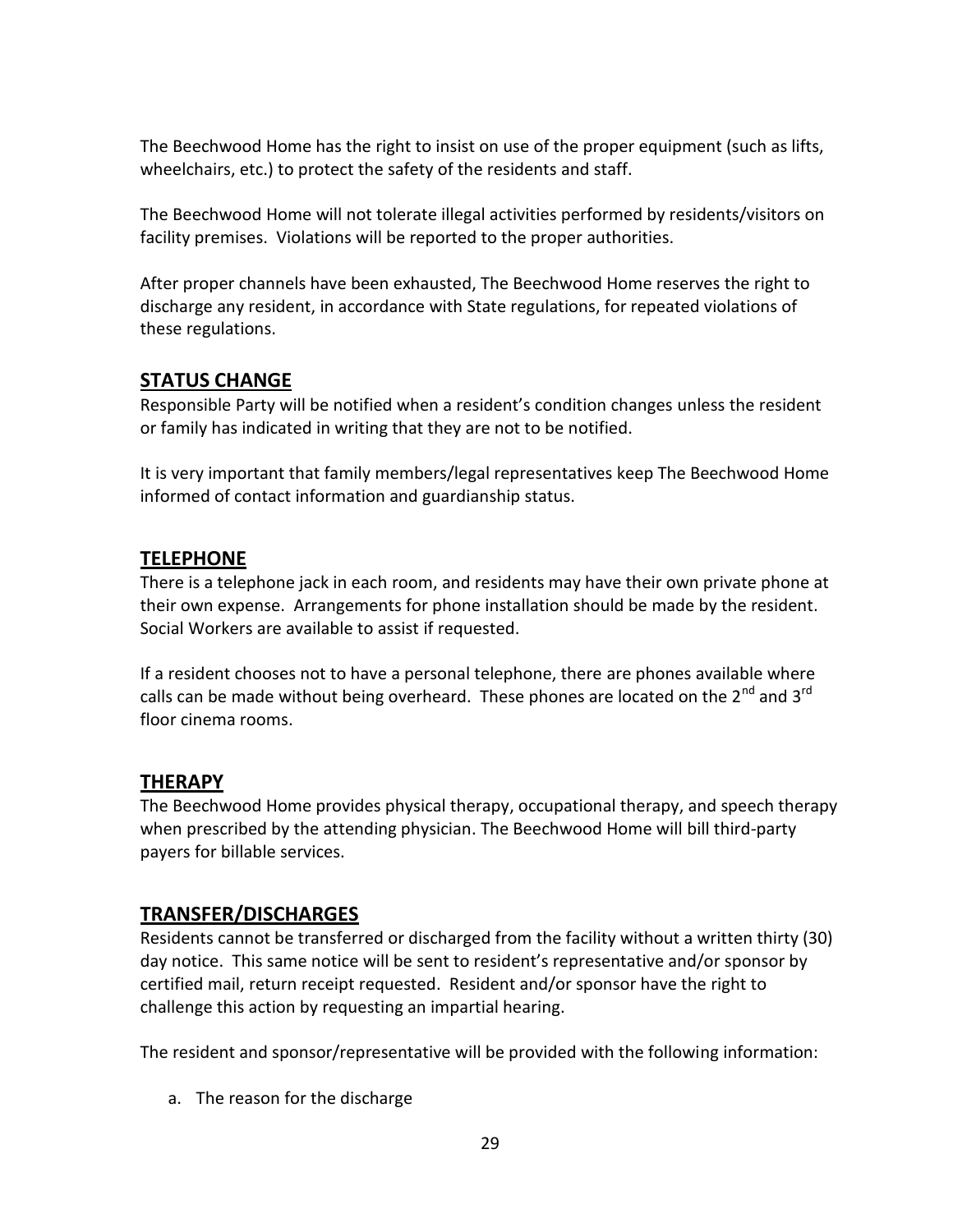- b. The effective date of the discharge
- c. The name, address and telephone number of the state long-term care ombudsman
- d. The names, addresses and telephone numbers of the State Health Department agency that has been designated to handle appeals of discharge notices.
- e. Ohio Legal Rights Service will be notified when appropriate.
- f. The proposed location the resident will be discharged to.

The Beechwood Home will assist residents to transfer to another facility.

#### **TRANSPORTATION SERVICE**

The Beechwood Home owns accessible vans for use in transporting residents to facility sponsored activities. Residents are encouraged to use ACCESS or arrange for private transportation for personal business.

ACCESS is a fee for trip service for disabled persons offered by Cincinnati Metro bus service inside the 275-interstate loop in Ohio only. Please contact Social Services for assistance obtaining ACCESS services.

#### **TUBERCULIN TESTING**

All residents will receive baseline TB screening upon admission using a two-step Tuberculin Skin Test (TST); unless there is documentation of previous TB testing in the last 12 months. If the resident has had a documented negative TB skin test result within the previous 12 months, a single TB skin test can be administered. Residents with a baseline positive or newly positive result for M.tuberculosis infection or documentation of treatment for latent TB infection or tuberculosis infection shall receive one chest x-ray to exclude TB disease. Residents will be assessed for signs and symptoms of TB annually thereafter.

#### **VISITOR CODE OF CONDUCT**

The Beechwood Home is the "home" for our residents. It is expected that all visitors conduct themselves in a socially appropriate manner and treat all persons with kindness, respect and dignity. Loud, abusive, socially inappropriate language or socially inappropriate behavior will not be tolerated. As Beechwood is a non-smoking campus, visitors must also comply with the non-smoking policy anywhere in the campus building, the campus grounds or parking lots.

All visitors are required to be considerate and respectful of the rights of residents and facility personnel. When inappropriate behavior is observed, the visitor will be asked to leave the premises. If the visitor refuses to leave The Beechwood Home property, the facility will notify the proper authorities and take appropriate legal actions.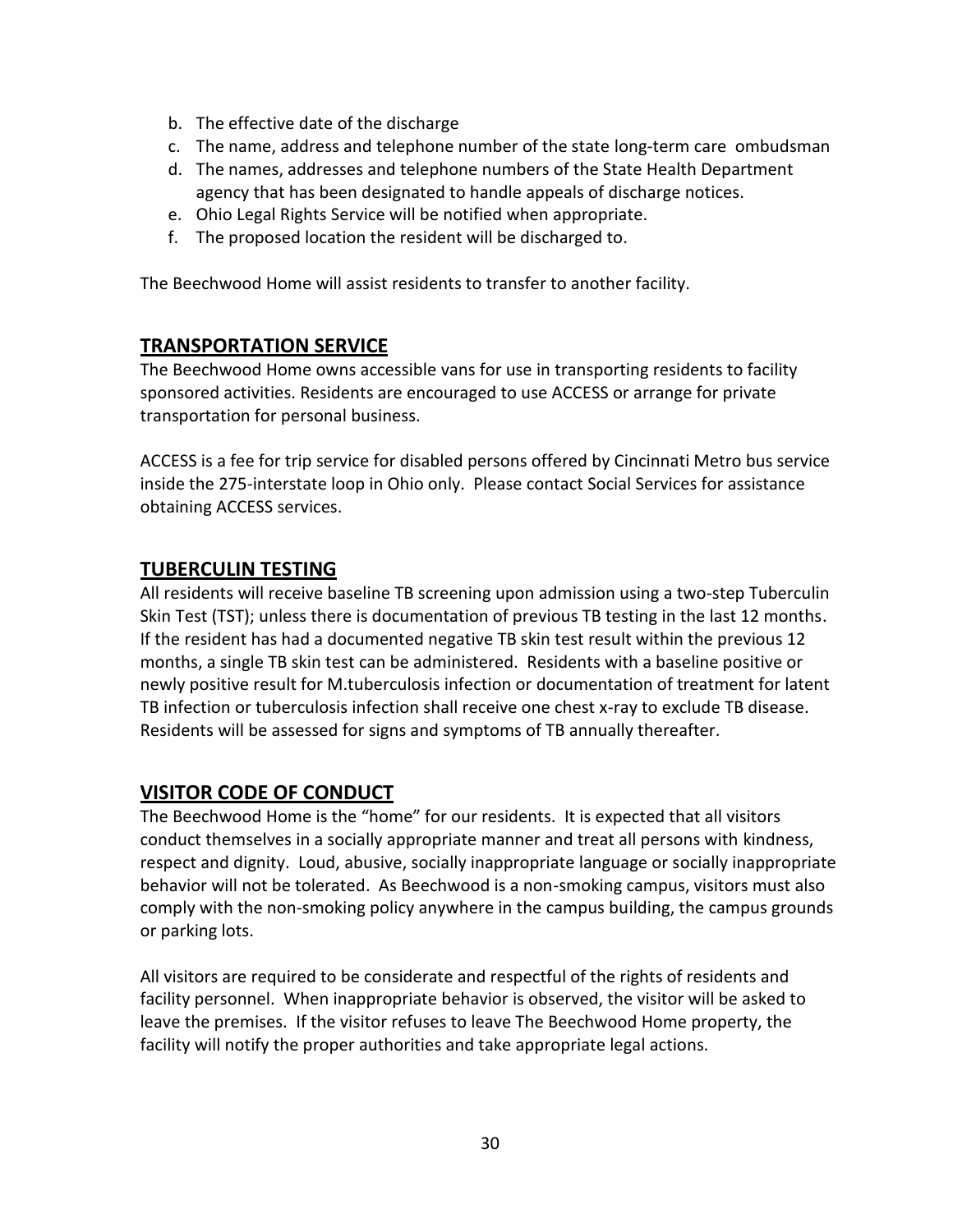#### **VISITING HOURS**

All visitors shall observe the rights of all residents and comply with facility policies. Residents may have visitors at their discretion. Visitors are not permitted to stay overnight in resident rooms, unless the resident is seriously ill and/or near the end of life. To protect the health of residents and staff, visitors are requested to refrain from visiting when they are ill.

#### **VOTING**

During the admission process, residents are provided material to register to vote and/or update address with the Board of Elections. Assistance with completing this document is available upon request.

If the resident chooses to vote, The Activity Department will coordinate securing absentee ballots.

#### **WEAPONS**

The Beechwood Home strives to maintain a safe environment to protect residents, staff and visitors from harm. To help ensure safety and try to prevent violence, weapons are prohibited inside the building or on facility property. Weapons are defined to include but are not limited to: guns, ammunition, knives, bombs, etc.

This prohibition applies to all residents, employees, and visitors who may have a lawful license to carry concealed handguns under Ohio's concealed weapon law, as well as under any State law.

Law enforcement personnel on official business and/or any security personnel retained by the facility for the protection of the facility are excluded from this prohibition. Violation of this policy will result in discharge proceedings.

#### **WHEELCHAIR MAINTENANCE/CLEANING**

The Restorative Coordinator may be able to complete minor repairs/adjustments to wheelchairs not covered under warranty. The majority of repairs must be completed by a vendor or a subcontractor. Repairs will be billed to third-party payers when possible. Residents may be responsible for the uncovered portion of the bill. Families are discouraged from attempting to repair/ adjust wheelchairs as this may void the warranty. If you need assistance, contact the Restorative Coordinator.

Wheelchairs are cleaned on a regular schedule by the Housekeeping department. If a chair needs cleaning in-between scheduled cleanings, contact the Unit Manager or Social Services.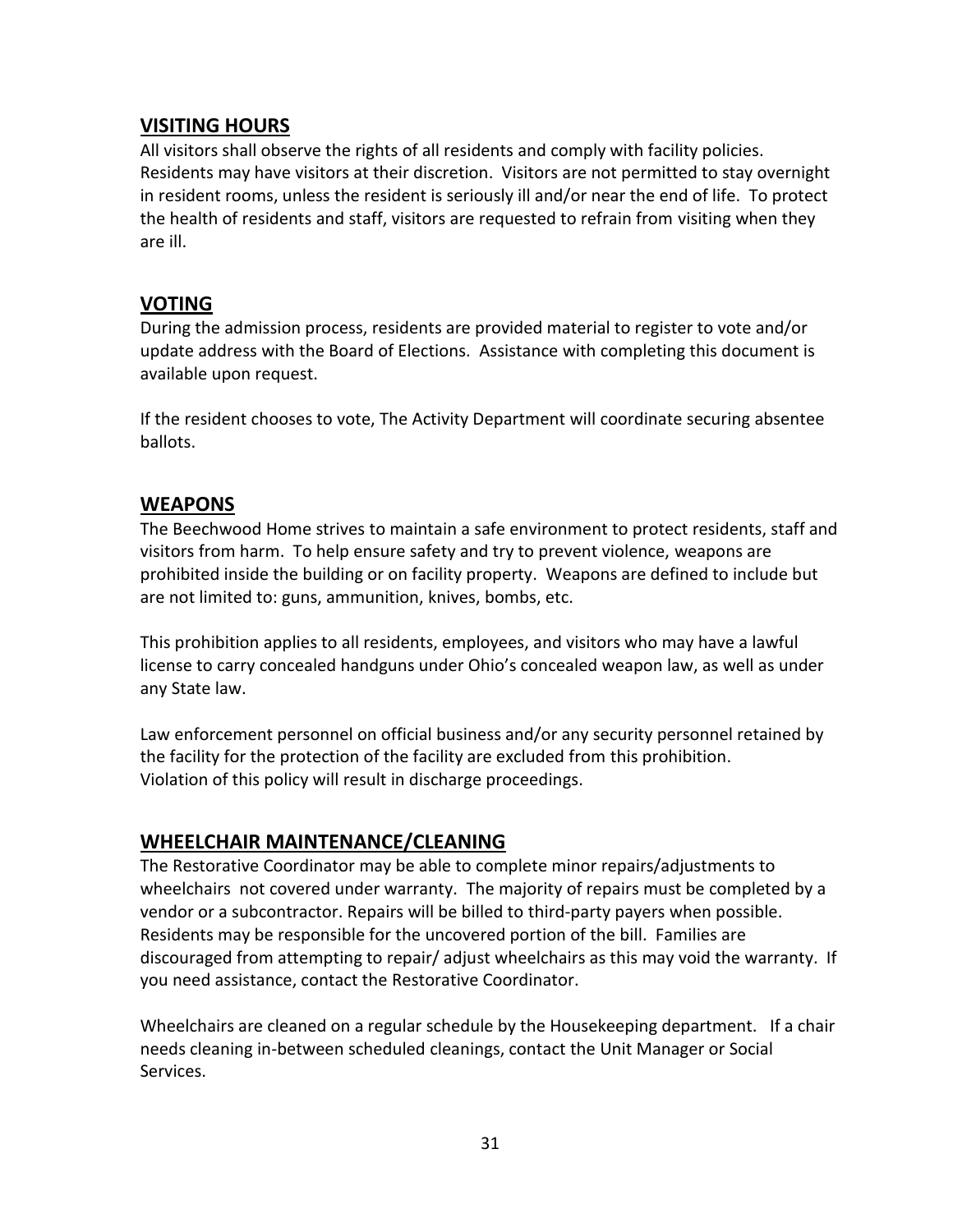#### **WHEELCHAIR RESTRICTIONS**

Select wheelchair designs have been deemed unsafe by the facility with specific attention toward "scooters." Upon admission, wheelchairs will be assessed by staff for safety. If a wheelchair is deemed to be unsafe, an alternative wheelchair will be provided by the facility.

#### **WHEELCHAIR SAFETY COMMITTEE**

Comprised by members of the Interdisciplinary Team, the Wheelchair Safety Committee has experience related to clinical and therapeutic wheelchair mobility issues. The responsibility of the group is to review wheelchair incidents and make recommendations to keep residents, staff and visitors safe from injury.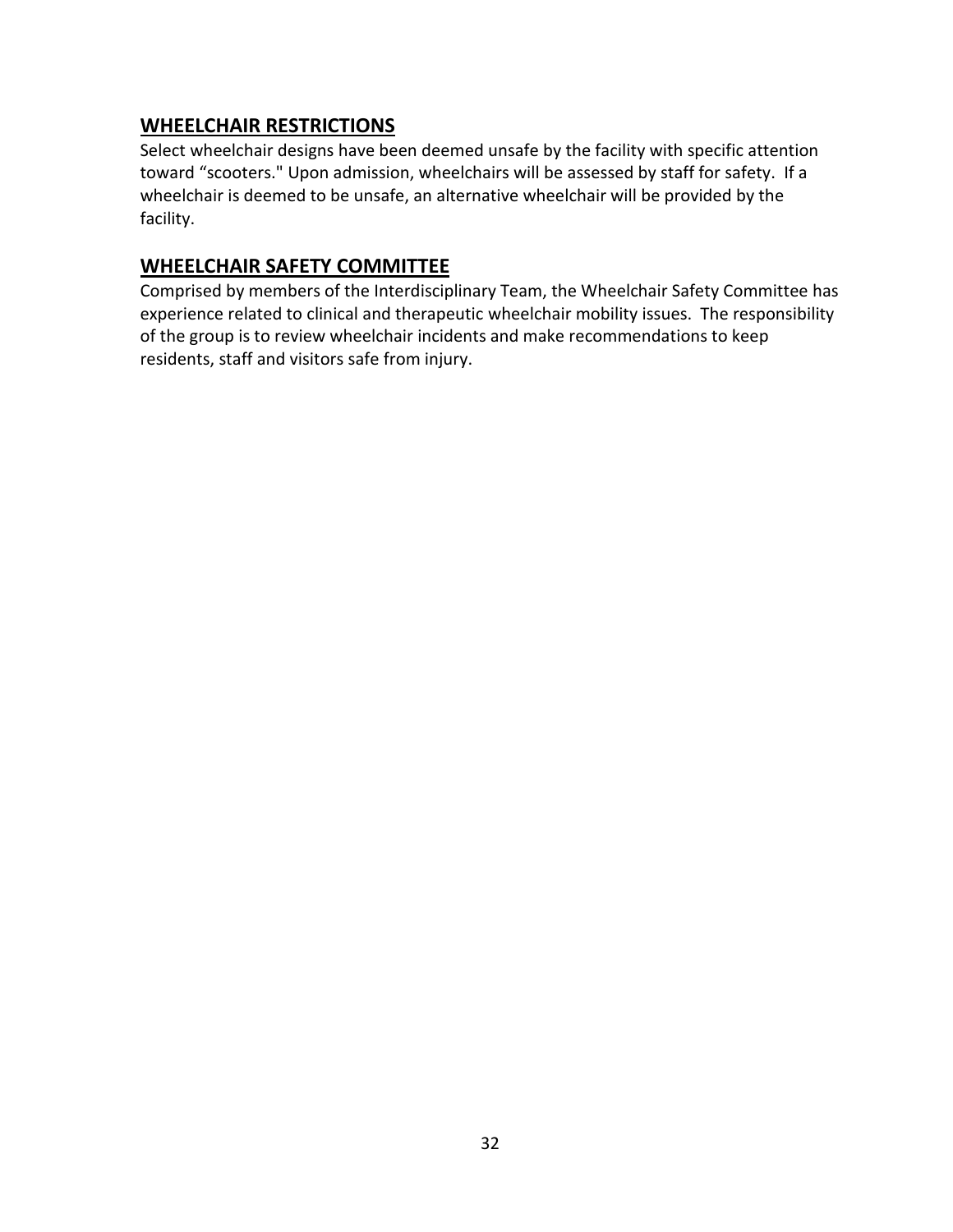#### **APPENDIX A** *STATE AND COUNTY AGENCIES*

LOCAL LONG-TERM CARE OMBUDSMEN 7162 READING ROAD SUITE 1150 COLUMBUS. OHIO 45215-2406 CINCINNATI, OHIO 45237 614-466-1551 513-345-4160 800-488-6070 **OHIO DEPARTMENT OF MEDICAID**

LONG-TERM CARE OMBUDSMEN COLUMBUS, OHIO 43215-2406 800-324-8680 800-282-1206

## **OHIO DEPARTMENT OF AGING** 50 NEST BROAD ST. SUITE 1400

246 NORTH HIGH STREET 1ST FLOOR COLUMBUS, OHIO 43215 COLUMBUS, OHIO 43215-2406 800-282-9181 800-266-4346 614-466-4986

**COUNCIL ON AGING COUNCIL ON AGING** 175 TRI-COUNTY PARKWAY 30 EAST BROAD STREET CINCINNATI, OHIO 45246 COLUMBUS, OHIO 43215 800-252-0155 513-721-1025 800-282-0515

#### **STATE DEPARTMENT OF HEALTH CHIP COMIC SENIORS FIGHT FRAUD**

**OHIO DEPARTMENT OF HEALTH** 246 N. HIGH STREET COLUMBUS, OHIO 43215 **MEDICARE APPLICATION/INFORMATION** 614-466-3543 **LOCAL SOCIAL SECURITY OFFICE** NURSING HOME COMPLAINT LINE -800-342-0553 10205 READING ROAD

#### **OHIO DEPARTMENT OF HEALTH WWW.SSA.GOV WESTERN REGIONAL OFFICE**

#### **LOCAL DEPARTMENT OF HEALTH** 222 E. CENTRAL PARKWAY

3101 BURNET AVENUE GENERAL 513-946-1000 513-357-7200

#### **HAMILTON COUNTY PUBLIC HEALTH MEDICAID FRAUD**

250 WILLIAM HOWARD TAFT 2ND FLOOR 513-458-5523 CINCINNATI, OHIO 45219 513-946-7800

# **PROSENIORS, INC OHIO DEPARTMENT OF JOB AND FAMILY SERVICES**

50 WEST TOWN STREET SUITE 400 **OFFICE OF THE STATE COLUMBUS, OHIO 43215** 

246 NORTH HIGH STREET 1ST FLOOR **OHIO MEDICAID CONSUMER HOTLINE**

# **PROTECTION AND ADVOCACY ORGANIZATION STATE OFFICE OF DEPT. OF AGING FOR MENTALLY ILL AND DEVELOPMENTALLY DISABLED**

#### **LOCAL OFFICE OF THE DEPARTMENT OF AGING STATE OF OHIO ATTORNEY GENERAL, MIKE DEWINE**

614-466-4986

# 800-325-0778

1 GOVERNMENT CENTER SUITE 1320 **MEDICAID APPLICATION/INFORMATION** TOLEDO, OHIO 43604 **LOCAL DEPARTMENT OF HUMAN SERVICES** 419-245-2840 **OHIO DEPT. JOB AND FAMILY SERVICES HAMILTON COUNTRY DEPT. OF HUMAN SERVICES CINCINNATI HEALTH DEPARTMENT** CINCINNATI, OHIO 45202 CINCINNATI, OHIO 45229 ELDER ABUSE 513-421-5433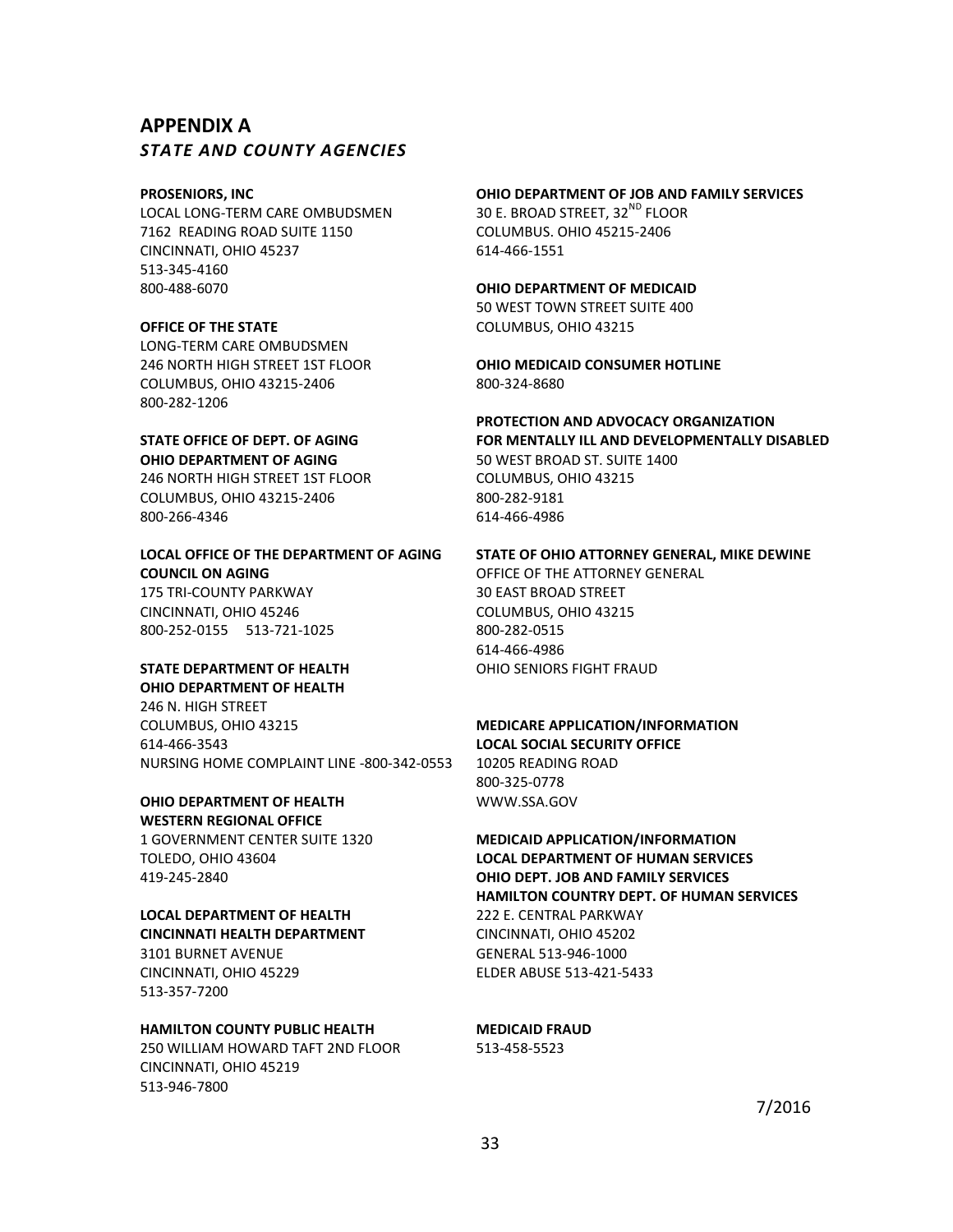#### **APPENDIX B** *SUMMARY OF OUR NOTICE OF PRIVACY PRACTICES*

#### **THIS NOTICE DESCRIBES HOW HEALTH INFORMATION ABOUT YOU MAY BE USED AND DISCLOSED AND HOW YOU CAN GET ACCESS TO THIS INFORMATION.**

Please review the full Notice of Privacy Practices (NPP) which is attached. If you have any questions about this notice, please contact the Director of Human Resources or the Privacy Officer at (513) 321-9294.

#### **WHO WILL FOLLOW THIS NOTICE: The Beechwood Home**

This notice describes our privacy practices. All these entities, sites and locations follow the terms of this notice. In addition, these entities, sites and locations may share health information with each other for treatment, payment or health care operations purposes described in this notice.

#### **OUR PLEDGE REGARDING HEALTH INFORMATION:**

We understand that health information about you and your health care is personal. We are committed to protecting health information about you. We create a record of the care and services you receive from us. We need this record to provide you with quality care and to comply with certain legal requirements. This notice applies to all of the records of your care generated by this health care facility. This notice will tell you about the ways in which we may use and disclose health information about you. We also describe your rights to the health information we keep about you, and describe certain obligations we have regarding the use and disclosure of your health information.

We are required by law to:

- make sure that health information that identifies you is kept private;
- give you this notice of our legal duties and privacy practices with respect to health information about you; and
- follow the terms of the notice that is currently in effect.

#### **HOW WE MAY USE AND DISCLOSE HEALTH INFORMATION ABOUT YOU:**

The following categories describe different ways that we use and disclose health information. For each category of uses or disclosures we will explain what we mean and try to give some examples. Not every use or disclosure in a category will be listed. However, all of the ways we are permitted to use and disclose information will fall within one of the categories.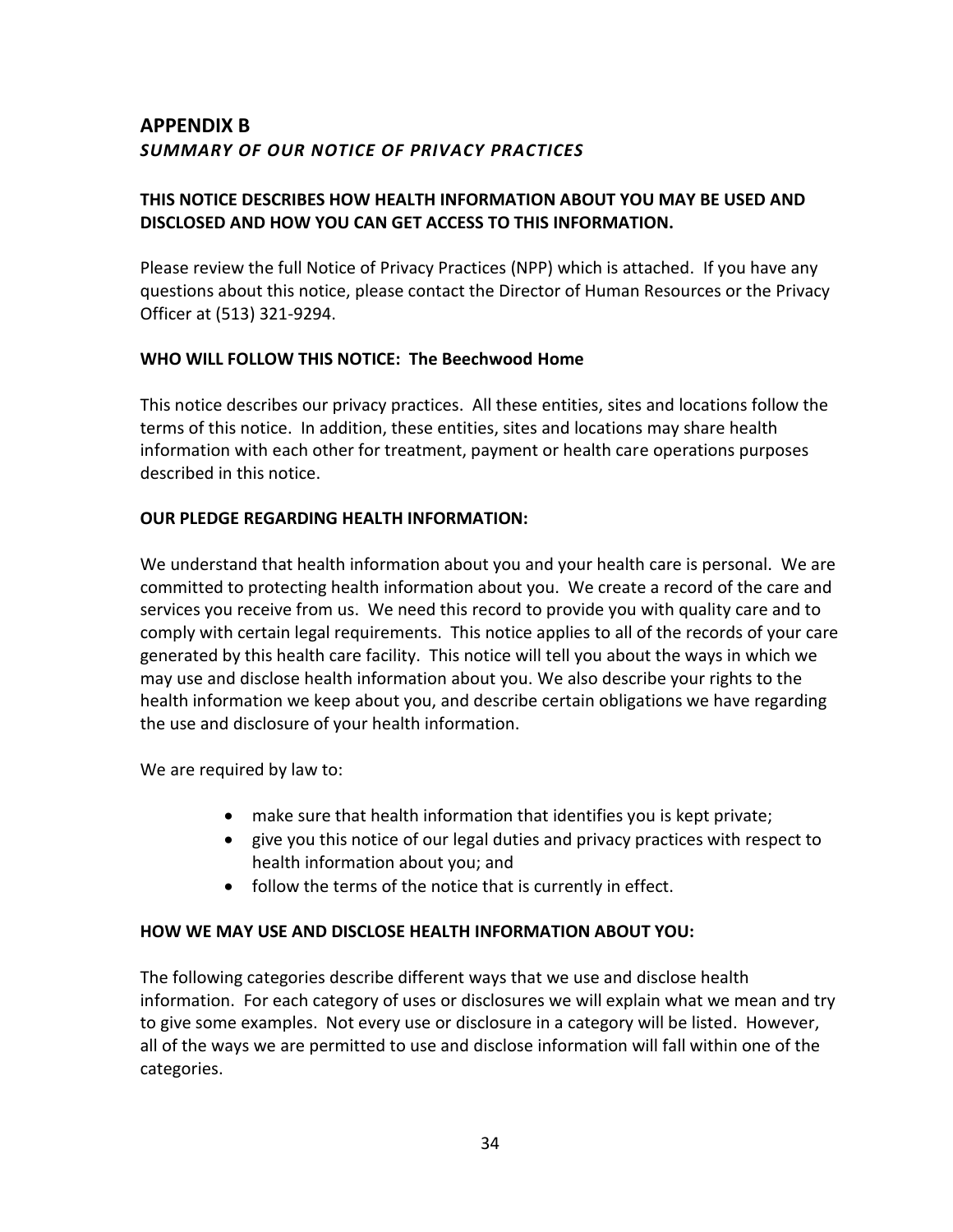There are also various other ways in which we may use or disclose your information:

- Care Plan Appointment Reminders
- Health Related Services and Treatment Alternatives
- **•** Fundraising Activities
- To Provide Information about Organ and Tissue Donation
- To Allow Oversight of the Quality of the Healthcare We Provide
- To Allow Workers' Compensation Claims
- As Required by Subpoena in Lawsuits and Disputes
- Various Uses as Required by Law or to Avert a Serious Threat to Health or Safety

**For Treatment:** We may use health information about you to provide you with health care treatment or services. We may disclose health information about you to doctors, nurses, technicians, therapists, or other personnel who are involved in taking care of you. They may work at our facility, at the hospital if you are hospitalized, or at your doctor's office, lab, pharmacy, or other health care provider to whom we may refer you for consultation, to take x-rays, to perform lab tests, to have prescriptions filled, or for other treatment purposes. For example, a physical therapist treating you for a broken leg may need to know if you have diabetes because diabetes may slow the healing process and increase rehabilitation time. We may also disclose health information about you to an entity assisting in a disaster relief effort so that your family can be notified about your condition, status and location.

**For Payment:** We may use and disclose health information about you so that the treatment and services you receive from us may be billed to and payment collected from you, an insurance company, or a third party. For example, we may need to give Medicare or Medicaid information about your stay so they will pay us or reimburse your stay. We may also tell your health plan about a treatment you are going to receive to obtain prior approval or to determine whether your plan will cover the treatment.

**For Health Care Operations:** We may use and disclose health information about you for operations of our health care facility. These uses and disclosures are necessary to run our facility and make sure that all of our residents receive quality care. For example, we may use health information to review our treatment and services and to evaluate the performance of our staff in caring for you. We may also combine health information about many residents to decide what additional services we should offer, what services are not needed, whether certain new treatments are effective, or to compare how we are doing with others and to see where we can make improvements. We may remove information that identifies you from this set of health information so others may use it to study health care delivery without learning who our specific residents are.

**Care Plan Appointment Reminders:** We may use and disclose health information to contact you or your responsible party as a reminder that you have an appointment. Please let us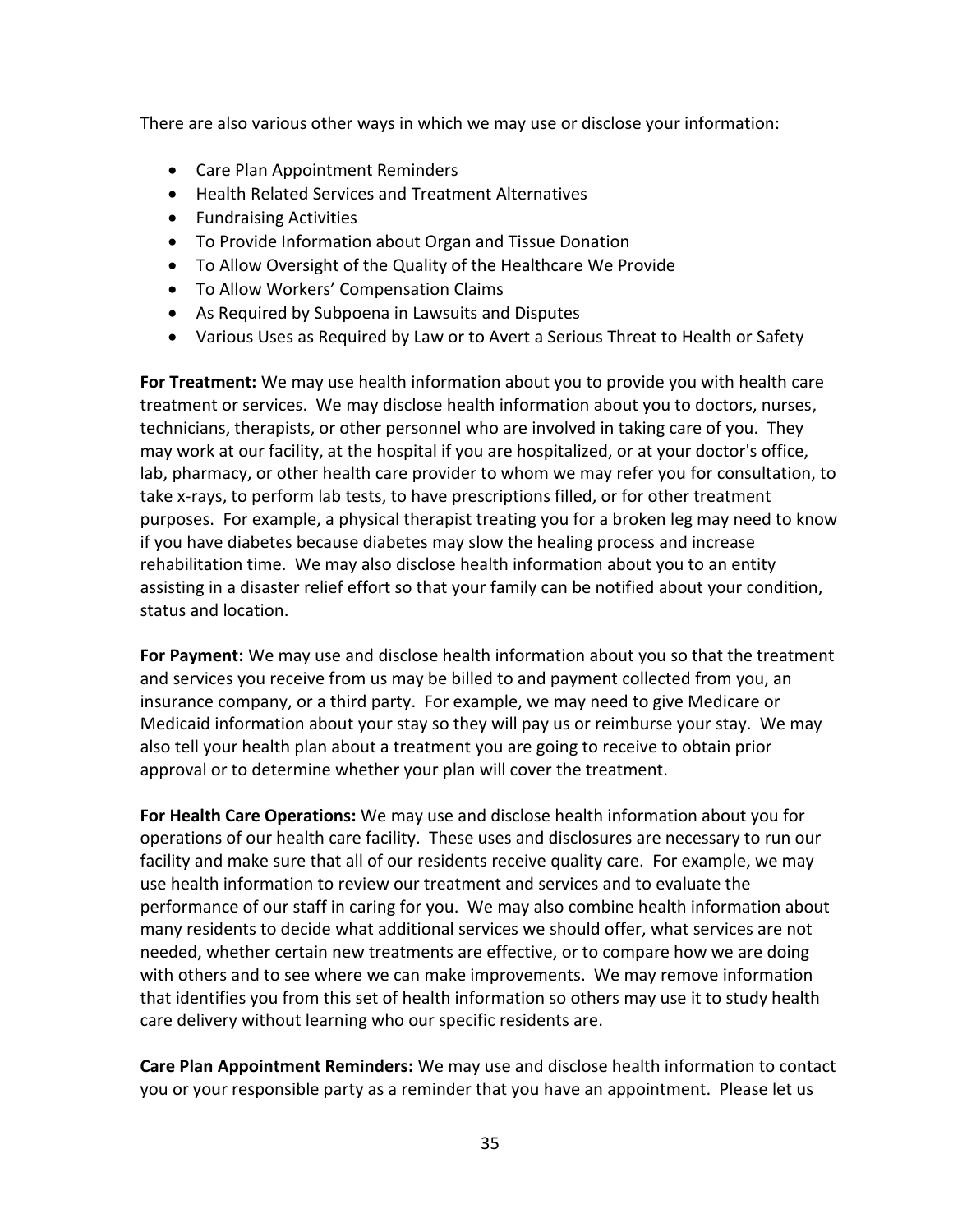know if you do not wish to have us contact you concerning your appointment, or if you wish to have us use a different telephone number or address to contact you for this purpose.

**Health-Related Services and Treatment Alternatives:** We may use and disclose health information to tell you about health-related services or recommend possible treatment options or alternatives that may be of interest to you. Please let us know if you do not wish us to send you this information, or if you wish to have us use a different address to send this information to you.

**Fundraising Activities:** We may use health information about you to contact you in an effort to raise money for our not-for-profit operations. We may disclose health information to a foundation related to our facility so that the foundation may contact you in raising money for our facility. We only will release contact information, such as your name, address, and phone number and the dates you received treatment or services from us. Please let us know if you do not want us to contact you for such fundraising efforts.

**Organ and Tissue Donation:** If you are an organ donor, we may release health information to organizations that handle organ procurement or organ, eye or tissue transplantation or to an organ donation bank, as necessary to facilitate organ or tissue donation and transplantation.

**As Required By Law:** We will disclose health information about you when required to do so by federal, state, or local law.

**To Avert a Serious Threat to Health or Safety:** We may use and disclose health information about you when necessary to prevent a serious threat to your health and safety or the health and safety of the public or another person. Any disclosure, however, would only be to someone able to help prevent the threat.

**Military and Veterans:** If you are a member of the armed forces or separated/discharged from military services, we may release health information about you as required by military command authorities or the Department of Veterans Affairs as may be applicable. We may also release health information about foreign military personnel to the appropriate foreign military authorities.

**Workers' Compensation:** We may release health information about you for workers' compensation or similar programs. These programs provide benefits for work-related injuries or illness.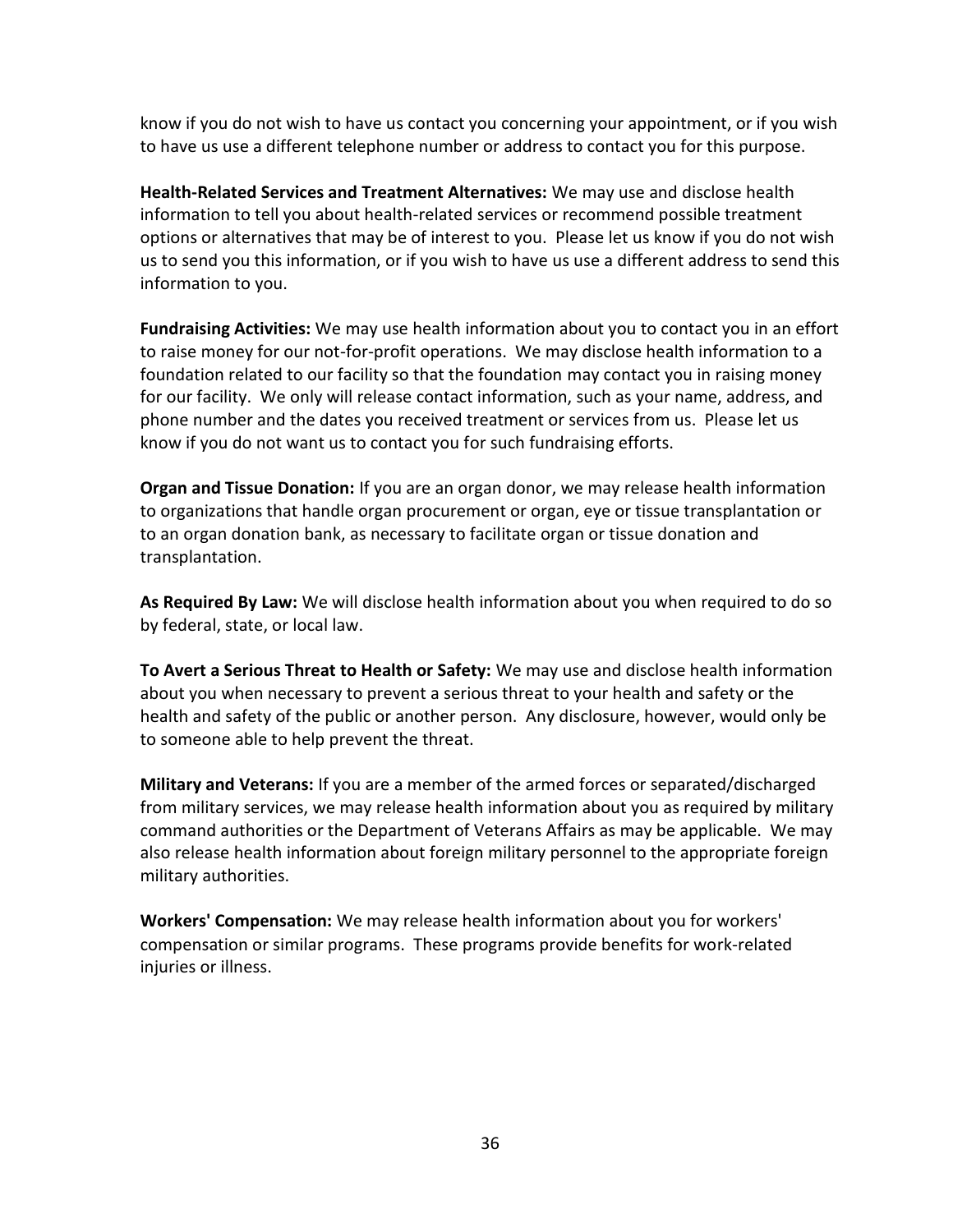**Public Health Risks:** We may disclose health information about you for public health activities. These activities generally include the following:

- to prevent or control disease, injury or disability;
- to report births and deaths;
- to report child abuse or neglect;
- to report reactions to medications or problems with products;
- to notify people of recalls of products they may be using;
- to notify a person who may have been exposed to a disease or may be at risk for;
- contracting or spreading a disease or condition;
- to notify the appropriate government authority if we believe a resident has been the victim of abuse, neglect, or domestic violence. We will only make this disclosure if you agree or when required or authorized by law.

**Health Oversight Activities:** We may disclose health information to a health oversight agency for activities authorized by law. These oversight activities include, for example, audits, investigations, inspections, and licensure. These activities are necessary for the government to monitor the health care system, government programs, and compliance with civil rights laws.

**Lawsuits and Disputes:** If you are involved in a lawsuit or a dispute, we may disclose health information about you in response to a court or administrative order. We may also disclose health information about you in response to a subpoena, discovery request, or other lawful process by someone else involved in the dispute, but only if efforts have been made to tell you about the request or to obtain an order protecting the information requested.

**Law Enforcement:** We may release health information if asked to do so by a law enforcement official:

- In response to a court order, subpoena, warrant, summons or similar process;
- to identify or locate a suspect, fugitive, material witness, or missing person;
- about the victim of a crime if, under certain limited circumstances, we are unable to obtain the person's agreement;
- about a death we believe may be the result of criminal conduct;
- about criminal conduct at our facility; and
- in emergency circumstances to report a crime; the location of the crime or victims; or the identity, description, or location of the person who committed the crime.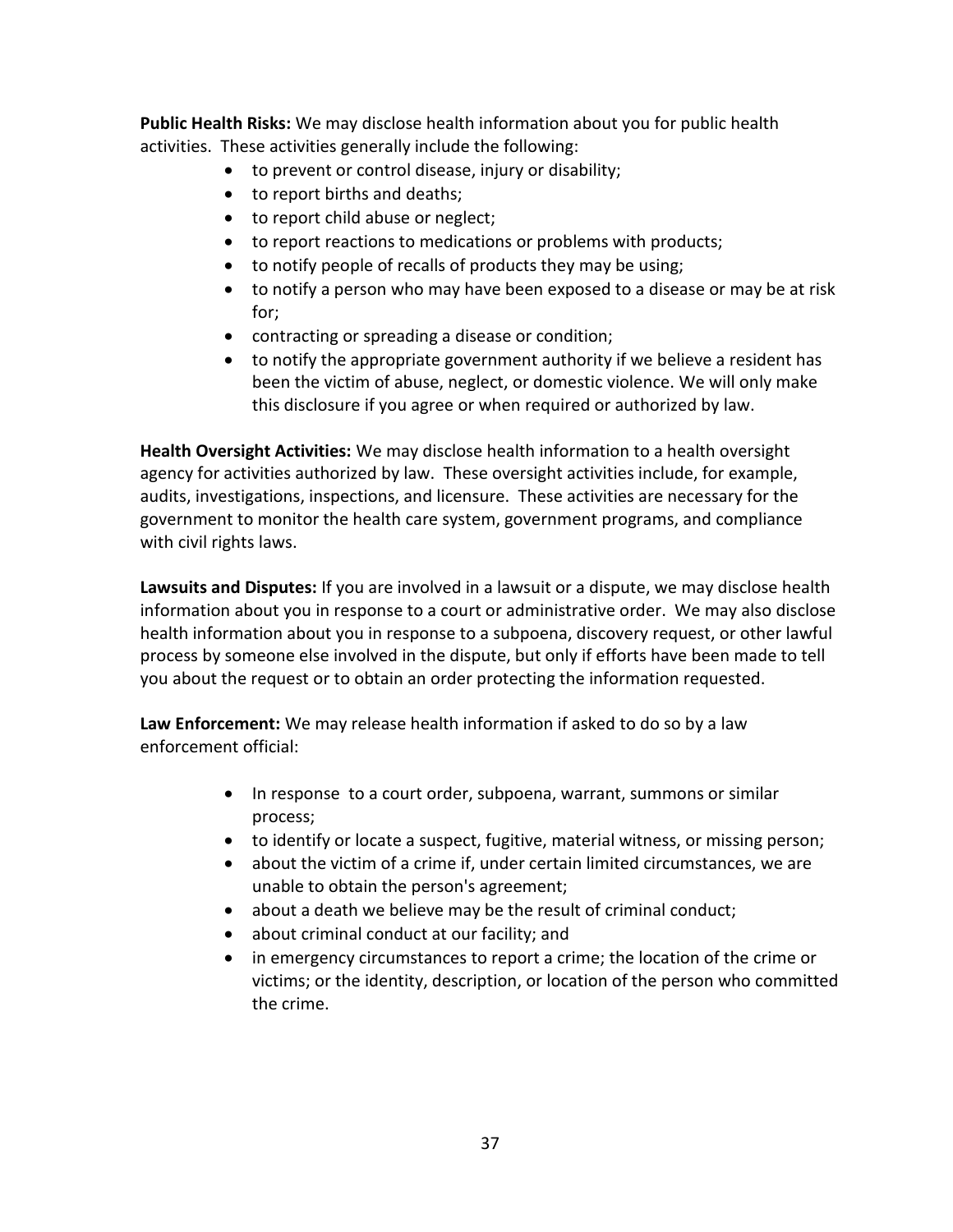**Coroners, Health Examiners and Funeral Directors:** We may release health information to a coroner or health examiner. This may be necessary, for example, to identify a deceased person or determine the cause of death. We may also release health information about residents to funeral directors as necessary to carry out their duties.

**National Security and Intelligence Activities:** We may release health information about you to authorized federal officials for intelligence, counterintelligence, and other national security activities authorized by law.

**Protective Services for the President and Others:** We may disclose health information about you to authorized federal officials, so they may provide protection to the President, other authorized persons or foreign heads of state or conduct special investigations.

**Inmates:** If you are an inmate of a correctional institution or under the custody of a law enforcement official, we may release health information about you to the correctional institution or law enforcement official. This release would be necessary (1) for the institution to provide you with health care; (2) to protect your health and safety or the health and safety of others; or (3) for the safety and security of the correctional institution.

**YOUR RIGHTS REGARDING HEALTH INFORMATION ABOUT YOU.** You have the following rights regarding health information we maintain about you:

- Right to Inspect and Copy
- Right to Amend
- Right to an Accounting of Disclosures
- Right to Request Restrictions
- Right to Request Confidential Communications
- Right to a Paper Copy of This Notice

**Right to Inspect and Copy:** You have the right to inspect and copy your health information. Usually, this includes health and billing records. This does not include psychotherapy notes. To inspect and copy health information that may be used to make decisions about you, you may submit your request orally or in writing to the Director of Human Resources or the Privacy Officer.

If you request a copy of the information, we may charge a fee for the costs of copying, mailing or other supplies and services associated with your request. We may deny your request to inspect and copy in certain, very limited circumstances, and only as permitted by OBRA, HIPAA and applicable state law. If you are denied access to health information, you may request that the denial be reviewed. Another licensed health care professional chosen by our facility will review your request and the denial. The person conducting the review will not be the person who denied your initial request. We will comply with the outcome of the review.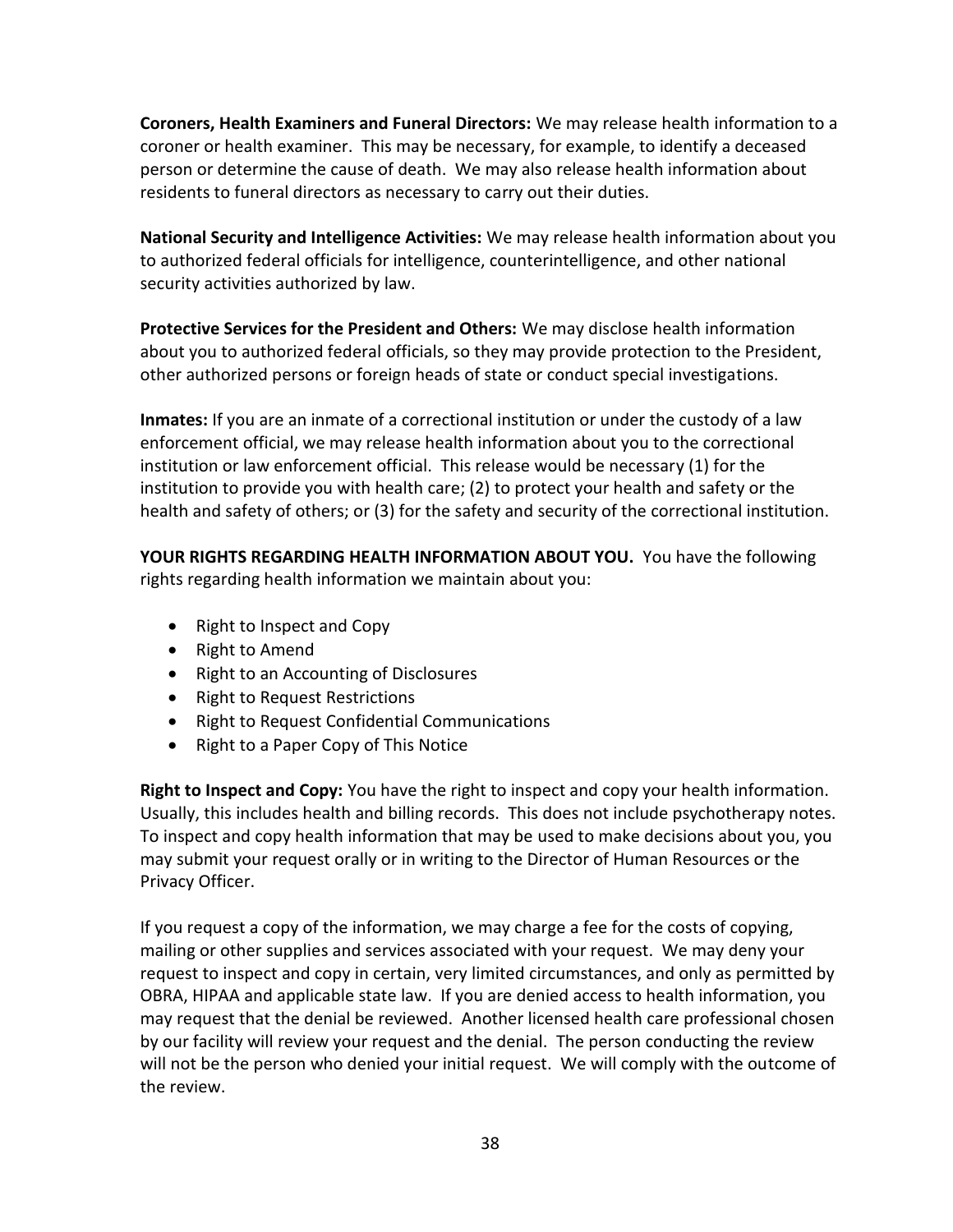**Right to Amend:** If you feel that health information we have about you is incorrect or incomplete, you may ask us to amend the information. You have the right to request an amendment for as long as we keep the information. To request an amendment, your request must be made in writing, submitted to the Director of Human Resources and the Privacy Officer, and must be contained on one page of paper legibly handwritten or typed in at least 10-point font size. In addition, you must provide a reason that supports your request for an amendment.

We may deny your request for an amendment if it is not in writing or does not include a reason to support the request. In addition, we may deny your request if you ask us to amend information that:

- was not created by us, unless the person or entity that created the information is o longer available to make the amendment;
- is not part of the health information kept by or for our facility;
- is not part of the information which you would be permitted to inspect and copy; or
- is accurate and complete. Any amendment we make to your health information will be disclosed to those with whom we disclose information as previously specified.

**Right to an Accounting of Disclosures:** You have the right to request a list accounting for any disclosures of your health information we have made, except for uses and disclosures for treatment, payment, and health care operations, as previously described.

To request this list of disclosures, you must submit your request in writing to the Director of Human Resources and the Privacy Officer. Your request must state a time period which may not be longer than six years and may not include dates before April 1, 2005. The first list you request within a 12-month period will be free. For additional lists, we may charge you for the costs of providing the list. We will notify you of the cost involved and you may choose to withdraw or modify your request at that time before any costs are incurred. We will mail you a list of disclosures in paper form within 30 days of your request, or notify you if we are unable to supply the list within that time period and by what date we can supply the list; but this date will not exceed a total of 60 days from the date you made the request.

**Right to Request Restrictions:** You have the right to request a restriction or limitation on the health information we use or disclose about you for treatment, payment, or health care operations. You also have the right to request a limit on the health information we disclose about you to someone who is involved in your care or the payment for your care, such as a family member or friend. For example, you could ask that we restrict a specified nurse from use of your information, or that we not disclose information to your spouse about a surgery you had.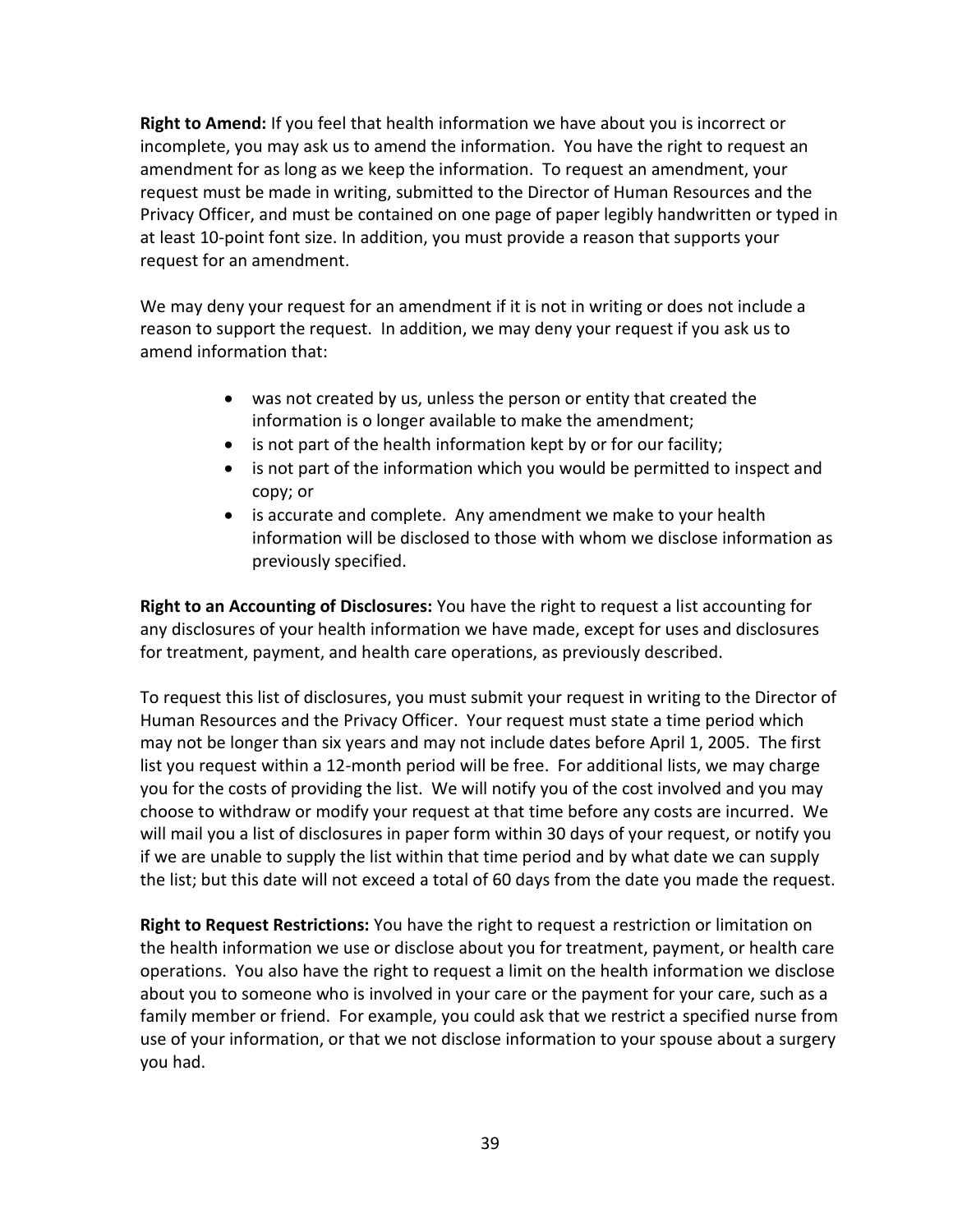*We are not required to agree to your request for restrictions if it is not feasible for us to ensure our compliance or believe it will negatively impact the care we may provide you.* If we do agree, we will comply with your request unless the information is needed to provide you emergency treatment. To request a restriction, you must make your request in writing to the Director of Human Resources and the Privacy Officer. In your request, you must tell us what information you want to limit and to whom you want the limits to apply; for example, use of any information by a specified nurse, or disclosure of specified condition to your spouse.

**Right to Request Confidential Communications:** You have the right to request that we communicate with you about health matters in a certain way or at a certain location. For example, you can ask that we only contact you at work or by mail to a post office box. To request confidential communications, you must make your request in writing to the Director of Human Resources and the Privacy Officer. We will not ask you the reason for your request. We will accommodate all reasonable requests. Your request must specify how or where you wish to be contacted.

**Right to a Paper Copy of This Notice:** You have the right to obtain a paper copy of this notice at any time. To obtain a copy, please request it from the Director of Human Resources and the Privacy Officer.

#### **CHANGES TO THIS NOTICE**

We reserve the right to change this notice. We reserve the right to make the revised or changed notice effective for health information we already have about you as well as any information we receive in the future. We will post a copy of the current notice in our facility. The notice will contain on the first page, in the top right-hand corner, the effective date. In addition, each time you are admitted for treatment or health care services, we will offer you a copy of the current notice in effect.

#### **COMPLAINTS**

If you believe your privacy rights have been violated, you may file a complaint with us or with the Secretary of the Department of Health and Human Services. To file a complaint with us, contact the Director of Human Resources and the Privacy Officer. All complaints must be submitted in writing. **You will not be penalized for filing a complaint.**

#### **OTHER USES OF HEALTH INFORMATION**

Other uses and disclosures of health information not covered by this notice or the laws that apply to us will be made only with your written permission. If you provide us permission to use or disclose health information about you, you may revoke that permission, in writing, at any time. If you revoke your permission, we will no longer use or disclose health information about you for the reasons covered by your written authorization. You understand that we are unable to take back any disclosures we have already made with your permission, and that we are required to retain our records of the care that we provided to you.